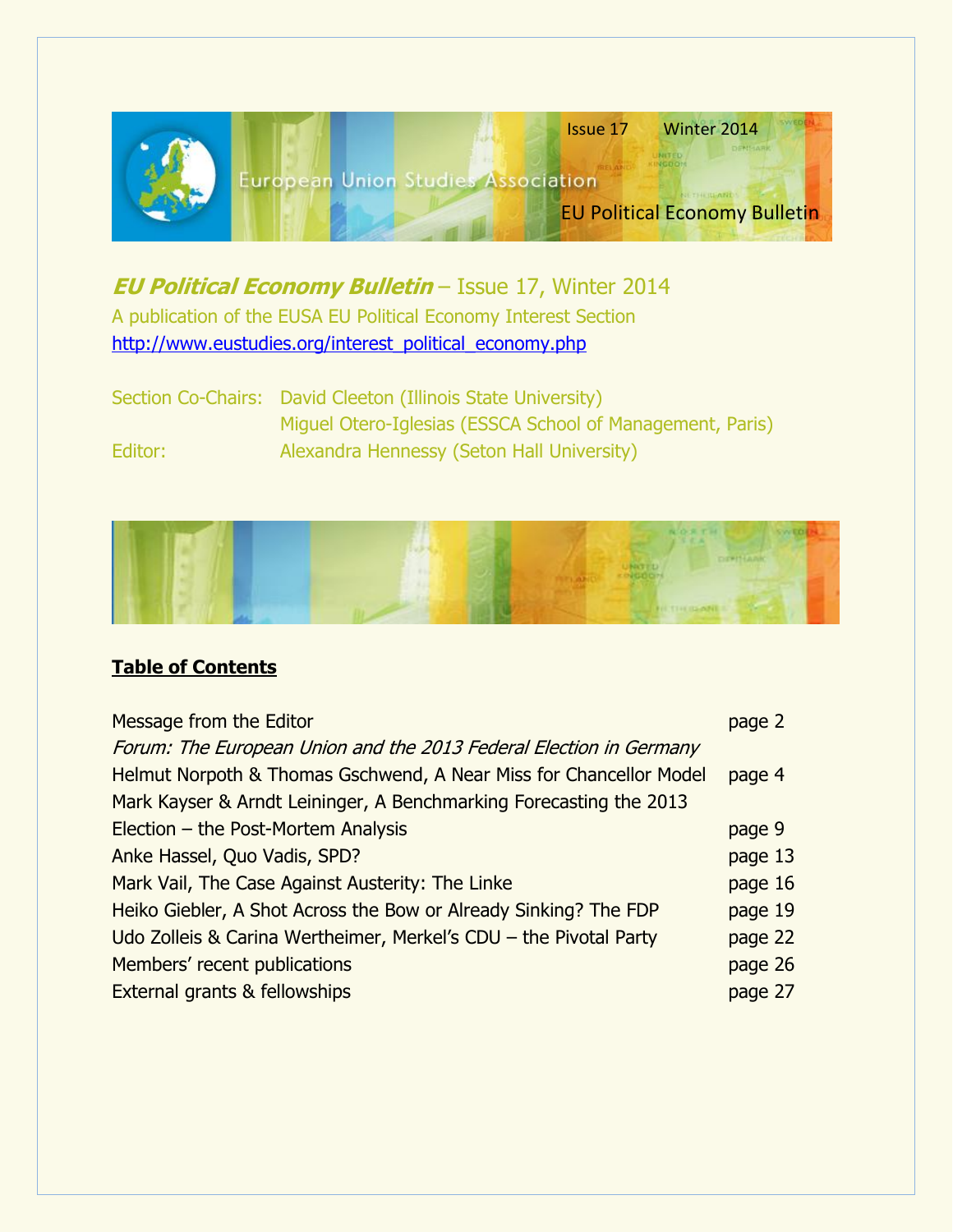## Message from the Editor of the EU Political Economy Bulletin:

#### Dear members,

Our winter issue features several forum pieces discussing the result of the 2013 German federal election. European Union issues do not usually feature prominently in German federal elections. Scholars typically emphasize class, religious divisions, economic performance assessments, or individual candidate evaluations as the motors of voting behavior. The 2013 federal election was exceptional as voters consistently identified the Eurozone crisis -- an international factor -as the most serious challenge facing their country. Fears about the Eurozone debt drama were not overblown, given that the turmoil constituted the biggest shock in the history of European integration. Between 2009 and 2013, the Eurozone was in a permanent state of emergency and crisis-fighting measures were crucially shaped by Germany.

It is well known that exogenous shocks are frequently toxic for the reelection prospects of political incumbents. According to this view, Germany's crisis management should have been a rather straightforward case of political incumbents paying dearly at the polls. Taxpayers might have been expected to punish the ruling coalition for extending financial assistance to member states that were not part of the same fiscal constituency. For the same reason, one might have also expected extremist political parties to do well in this election.

Yet, neither scenario materialized in 2013. Instead, the Christian Democrats (CDU) achieved their best result since 1990 and came close to securing an absolute majority -- a rare feat given the electoral system of constituency and party-list halves. The Liberal Democrats (FDP), on the other hand, failed to win five percent of the vote and will therefore not get any seats in the Bundestag – an unprecedented debacle for the former 'king maker' in the German party system. Another upset occurred with regard to the LINKE, which has traditionally attracted the social protectionist electorate in Eastern Germany. In 2013, the LINKE managed to become the third largest party of the German political system. What accounts for these surprising results?

One answer to this question is the emergence of a new player in the game – the Alternative fuer Deutschland (AfD). Founded in the spring 2013, this party opposed the provision of financial assistance to troubled member states and actively campaigned on the breakup of the Eurozone. Reflecting on their well-known "Chancellor Model", Helmut Norpoth and Thomas Gschwend argue that the sudden appearance of this player and lack of reliable polling data made it difficult for forecasters to predict just how much the new party might cut into the support for the governing parties.

Mark Kayser and Arndt Leininger offered predictions about the 2013 election based on the "Benchmarking Model" (Kayser and Peress 2012), wherein voting decisions are influenced by voters' assessment of Germany's economic performance compared to economic developments in important peer nations (UK, France, and Italy). While their model proved more accurate than polls taken two days prior to the election, they recognize the problems that arise with models that focus on coalition vote share (as opposed to individual party vote share).

The subsequent pieces analyze the electoral fortunes of individual parties. If the AfD was relatively successful in exploiting anti-bailout/ anti-EU feelings, why wasn't the SPD able to pick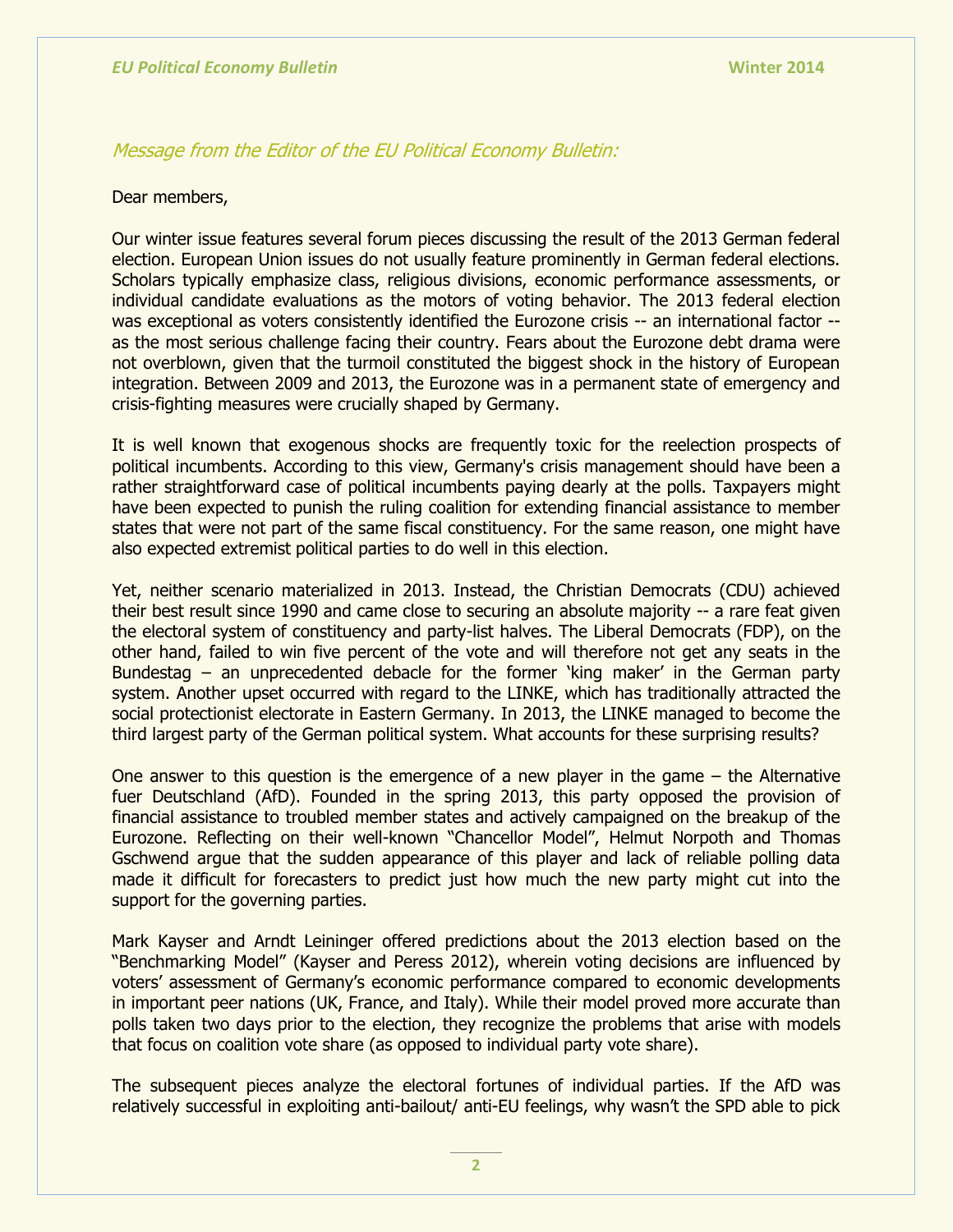up voters who were dissatisfied with the government"s crisis management? Anke Hassel attributes the SPD"s second worst result since 1945 in part to Angela Merkel"s unusually high approval ratings, but also to the aftermath of the Agenda 2010 reforms, wherein the SPD – the self-proclaimed guardian of the welfare state – incurred significant reputational costs for social benefit cutbacks.

The enduring weakness of the SPD is a key reason for the strength of DIE LINKE. Mark Vail makes the case that the SPD's shift towards the center of the left-right continuum, as well as mounting concerns within the electorate about economic inequality, have transformed the LINKE from an Eastern stronghold into an influential force in German national political debates. The LINKE has also gained popularity as the only German party to criticize austerity-only approaches to economic adjustment in the EU.

Heiko Giebler analyzes the sources of the FDP's worst electoral performance in the party's history. He argues that four aspects doomed the reelection hopes of political incumbents: the Constitutional Court changed the electoral law in a way that made strategic ticket-splitting unattractive; the FDP was unable to benefit from the strong economic performance (which was attributed to the CDU); organizational problems led to a series of unsuccessful regional elections; and growing conflicts between regional and national party leaders hindered the articulation of a coherent party program.

Udo Zolleis and Carina Wertheimer acknowledge that the CDU"s electoral success has temporarily strengthened its position in the German party system, but caution that this feat may not last if the CDU continues to rely on left parties to form a coalition government and/ or if rising voting volatiliy keeps destabilizing the party system.

The forum pieces make clear that the Eurozone crisis was by no means the only factor that influenced the 2013 election result – new players, internal party strife, and changes mandated by Germany's Constitutional Court were equally decisive. However, the high stakes in the crisis, newspaper headlines predicting an imminent Eurozone breakup, and Merkel's image as competent crisis manager all contributed to the election outcome.

Alexandra Hennessy



**3**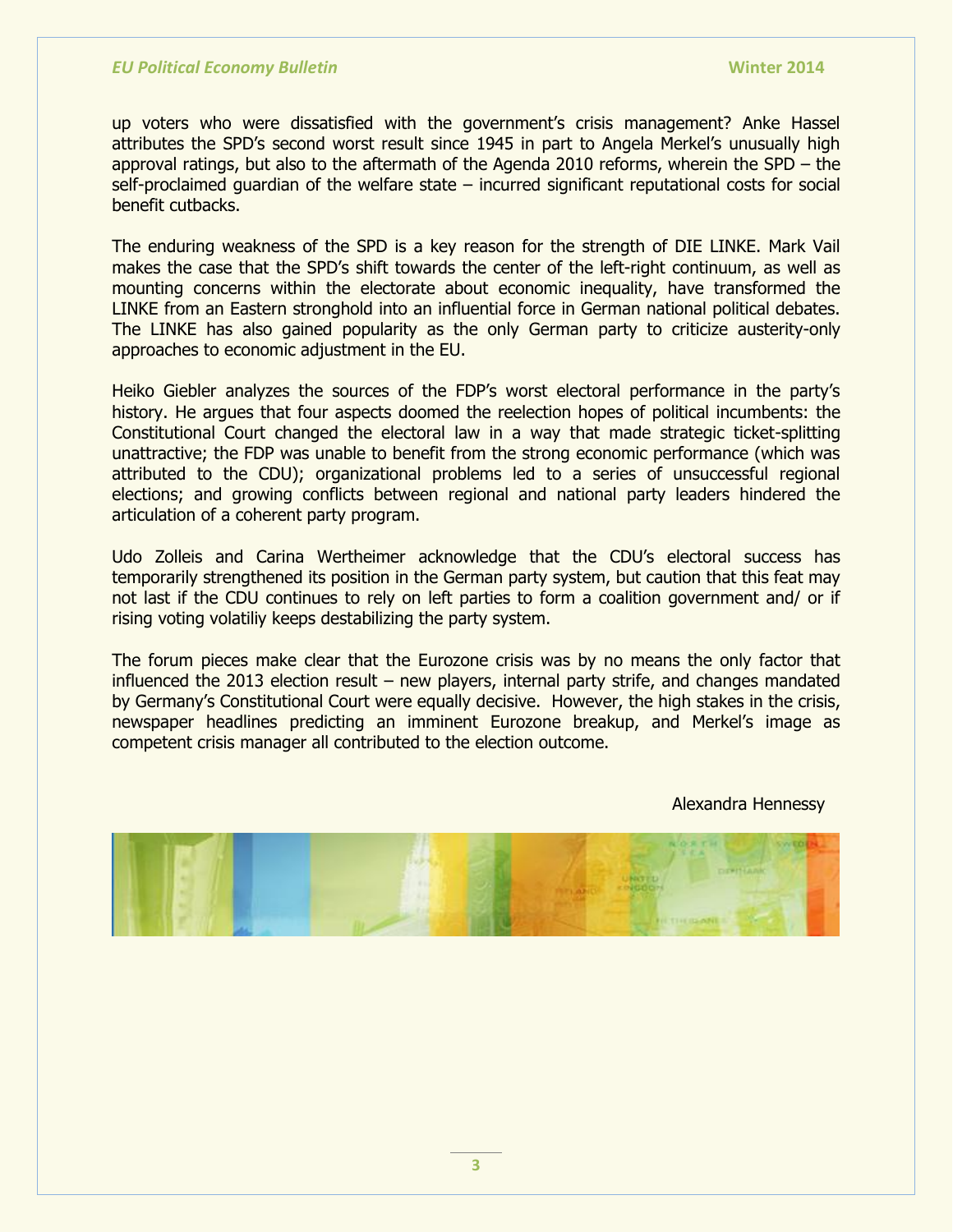# **Forum Section**

The Forum is open to all members of the EUSA Political Economy Interest Section who wish to share their views on empirical, theoretical, or policy questions relating to EU political economy.

# **A Near Miss for the Chancellor Model**

By Helmut Norpoth (Stony Brook University, helmut.norpoth@stonybrook.edu) and Thomas Gschwend (University of Mannheim, gschwend@uni-mannheim.de)

The Chancellor Model predicted a "resounding victory" for Angela Merkel"s coalition in the 2013 German federal election. As it turned out, two-tenth of one percent of the vote kept her coalition from securing a majority of seats in the Bundestag. That tiny slice of the vote is the amount by which the Free Democrats (FDP), Chancellor Merkel's partner in government, fell short of getting five percent of the national vote, and hence any seats in the Bundestag. In the annals of federal elections, going back more than 60 years, this was an unprecedented failure for the FDP, coming on the heels of the best ever showing of this party. Yet even with its partner missing, the CDU/CSU alone captured 311 seats in the new Bundestag, just five shy of a majority. Angela Merkel was re-confirmed as German chancellor on 17 December 2013.

Turning to the point forecast of the Chancellor Model, we predicted a month before the 2013 election that the governing parties would win a combined share of 51.2 % of the vote (ZEIT Blog 2013a). This was our final forecast, following two earlier ones that predicted 51.7% (Norpoth and Gschwend 2013) and 49.7% (ZEIT Blog 2013b). The forecasts varied as a result of changing values for the predictor pertaining to chancellor popularity. But regardless of these differences, there is no denying that all of these point forecasts overshot the result (46.3%) by a considerable amount. How come the model missed the target so much in 2013? How does its performance in 2013 compare with other elections? What corrections should be made to assure a better performance next time? Could any of them have been made, with compelling justification, ahead of time? Before addressing each of these questions, let us briefly review the logic and construction of the Chancellor Model.

## The Chancellor Model

Our forecast model (Norpoth and Gschwend 2003, 2010) accords a key role to the popularity of the chief policymaker, the chancellor in the German political system, hence the sobriquet "Chancellor Model." Both rational and psychological theories of voting (Campbell et al. 1960, Downs 1957) agree that satisfaction with the incumbent government is the key to the voting decision. While economic performance is the favorite of election forecasters, having been used in forecasting German elections as well (Jerome, Jerome, and Lewis-Beck 2013), we prefer chancellor popularity as more encompassing. Our measure of this popularity is based, for the most part, on trial-heat polls between the chancellor and the challenger. Every federal election since the first in 1949 has featured an incumbent chancellor.

In addition, the model includes a measure of partisan loyalties. There is no question that German politics is dominated by political parties. The partisan division of the vote does move between elections in Germany, but rarely in big leaps. We capture the normal vote of the German electorate by averaging past returns for the incumbent parties. For the most part, we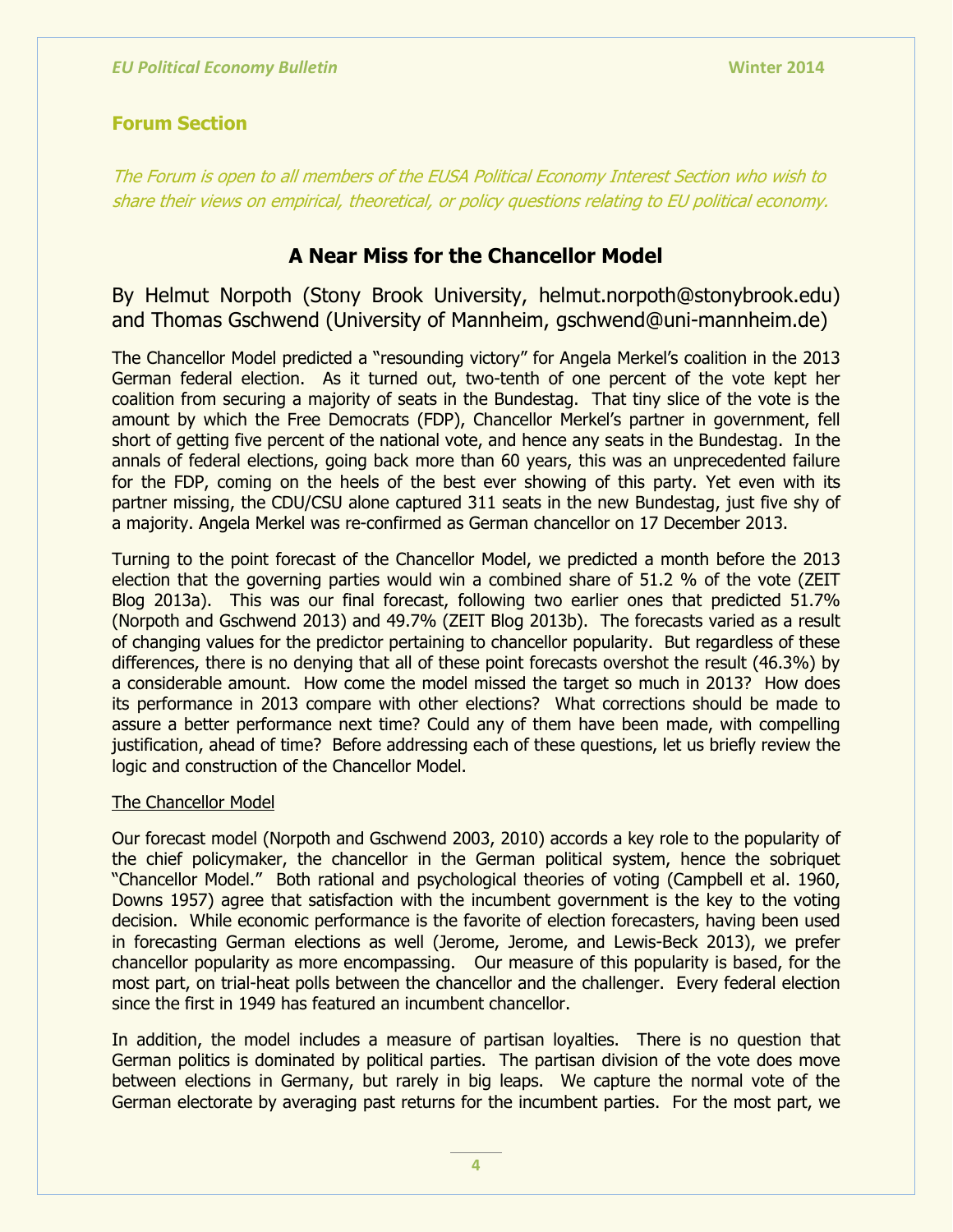include the last three Bundestag elections in the average. It is quite remarkable that partisanship and chancellor popularity, in the aggregate, are practically uncorrelated (0.02). This is welcome news for forecasting since each of these predictors is capable of exercising its influence on the vote to the fullest, unimpeded by any overlapping variance.

Finally, our forecast model exacts a penalty for holding office. In American politics, party control of the White House lasts between two and three terms, on average. This signifies a cyclical dynamic that has proved useful for forecasting (Norpoth and Bednarczuk 2012). Germany is no different. Federal governments have stayed in power, on average, for three terms. The longer the tenure, the lower the incumbent vote in federal elections; in the event of a change in the party composition of a German government, the count of terms applies to the leading party. The forecast equation for the 2013 vote, estimated with data of Bundestag elections from 1953 to 2009, is:

**VOTE** = -7.12 + 0.72(**PAR**) + 0.40(**CHANC**) – 2.72(**TERM**)

VOTE: Percentage of vote for incumbent parties

PAR: Partisan Base (2013: 46.4)

CHANC: Chancellor Popularity (2013: 67)

TERM: Number of terms, logged (2013: 0.693)

The model accounts for 96 percent of the vote variance, with all three vote predictors proving highly significant. The in-sample predictions fit the actual vote in German elections from 1953 to 2009 with an error of barely 1 percentage point, on average. Our first forecast, in 2002, hit a bull"s-eye three months ahead of time (47.1 percent for the red-green coalition). No preelection or exit poll, nor any model forecast matched this feat; most actually predicted a defeat for Schröder"s coalition (Norpoth and Gschwend 2003). Being exactly on target was a stroke of luck that would be unlikely to repeat itself. Still, in 2005, the Chancellor Model missed the target by only three-tenth of a percentage point, again beating all competitors (Gschwend and Norpoth 2005). While the forecast overshot the vote target in 2009 by a good deal more (4.5 percentage points), it still got the winner right (ZEIT Blog 2009). The winner in this case was a coalition of Christian Democrats and Free Democrats, which replaced the outgoing coalition of Christian Democrats and Social Democrats (SPD). This was a complication that would justify some model tweaking, particularly the chancellor predictor. Our final forecast for the 2013 election (51.2%) missed the target by even more, disproving the old saw that practice makes perfect. What went awry this time? One possibility is any forecaster's nightmare: an unforeseen shock to the system. In the parlance of American election campaigning, this would be the infamous October surprise.

## A New Player in the Game

The October surprise in the 2013 German election campaign occurred in the spring with the creation of a new party, the Alternative for Germany (AfD). Its trademark appeal is opposition to the euro, coupled with a demand to return to the Deutschmark. National polls first registered support for the new party in April. In July the AfD averaged 2.4% in polls conducted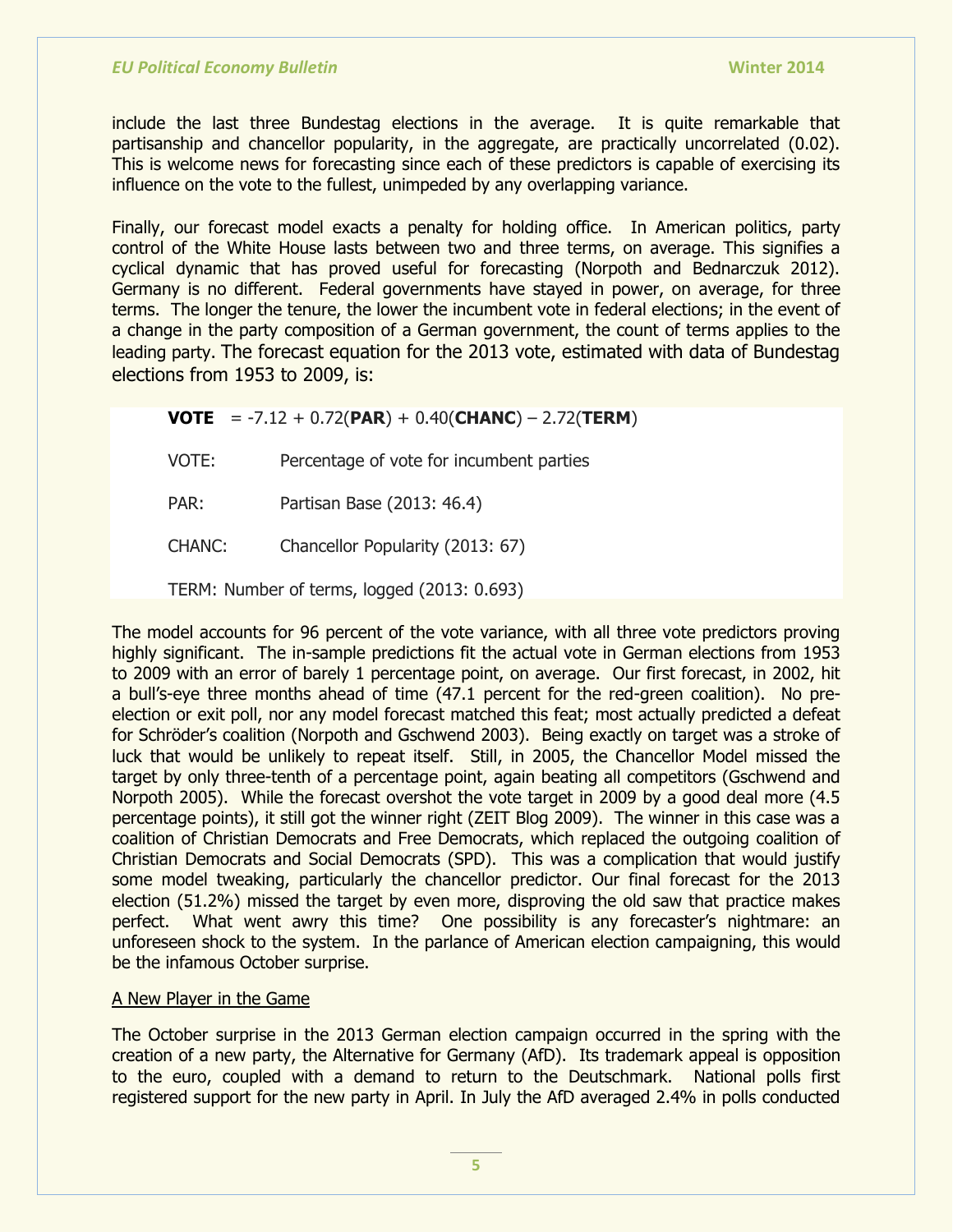by the major polling organizations (FORSA, EMNID, Dimap, Forschungsgruppe Wahlen, Allensbach, GMS); in August it averaged 2.5% [\(http://www.spiegel.de/politik/deutschland/wahl](http://www.spiegel.de/politik/deutschland/wahl-umfragen-sonntagsfrage-fuer-bundestagswahl-und-landtagswahlen-a-623633.html)[umfragen-sonntagsfrage-fuer-bundestagswahl-und-landtagswahlen-a-623633.html\)](http://www.spiegel.de/politik/deutschland/wahl-umfragen-sonntagsfrage-fuer-bundestagswahl-und-landtagswahlen-a-623633.html). In the end, all of the polls underestimated the AfD's showing on Election Day (4.7%). By all indication, the new party was cutting most heavily into support for the governing parties, but by how much was impossible to determine ahead of the election.



Post-election estimates of vote changes between the 2009 and 2013 elections indicate that close to half of the AfD voters abandoned one of the governing parties (CDU/CSU or FDP); about one in five AfD-votes came from *Die Linke* (The Left party), a surprisingly large portion; and the SPD as well as the Greens also suffered defections to the anti-Europe party [\(http://www.spiegel.de/politik/deutschland/bundestagswahl-2013-waehlerwanderung-gewinne](http://www.spiegel.de/politik/deutschland/bundestagswahl-2013-waehlerwanderung-gewinne-verluste-direktmandate-a-923290.html#startTab=0)[verluste-direktmandate-a-923290.html#startTab=0\)](http://www.spiegel.de/politik/deutschland/bundestagswahl-2013-waehlerwanderung-gewinne-verluste-direktmandate-a-923290.html#startTab=0). In light of these estimates, it might be justified to lower the forecast of the incumbent vote in 2013 by 2.2 points. Of course, such an adjustment was unavailable in mid-August, when our final forecast was issued. At best, we could have taken the average of polling results for the AfD at that time and adjusted our forecast by that amount.

Such adjustments, based on best guesses at the time, are not uncommon in forecasting. We did so once before, in forecasting the 2005 election. At that time, the formation of a new leftwing party, appropriately calling itself *Die Linke* (The Left), challenged the prospect of the redgreen coalition under Chancellor Schröder. This new party made its presence felt with a big enough bang months before Election Day, allowing us to adjust the model for this new development. In the run-up to the 2013 election, we considered making such an adjustment for the AfD, but in the end refrained from doing so. The AfD intrusion just did not appear to be a big enough deal. Like nearly everyone else we underestimated the drawing power of the new party. Yet even with the best possible adjustment for the AfD, our forecast would have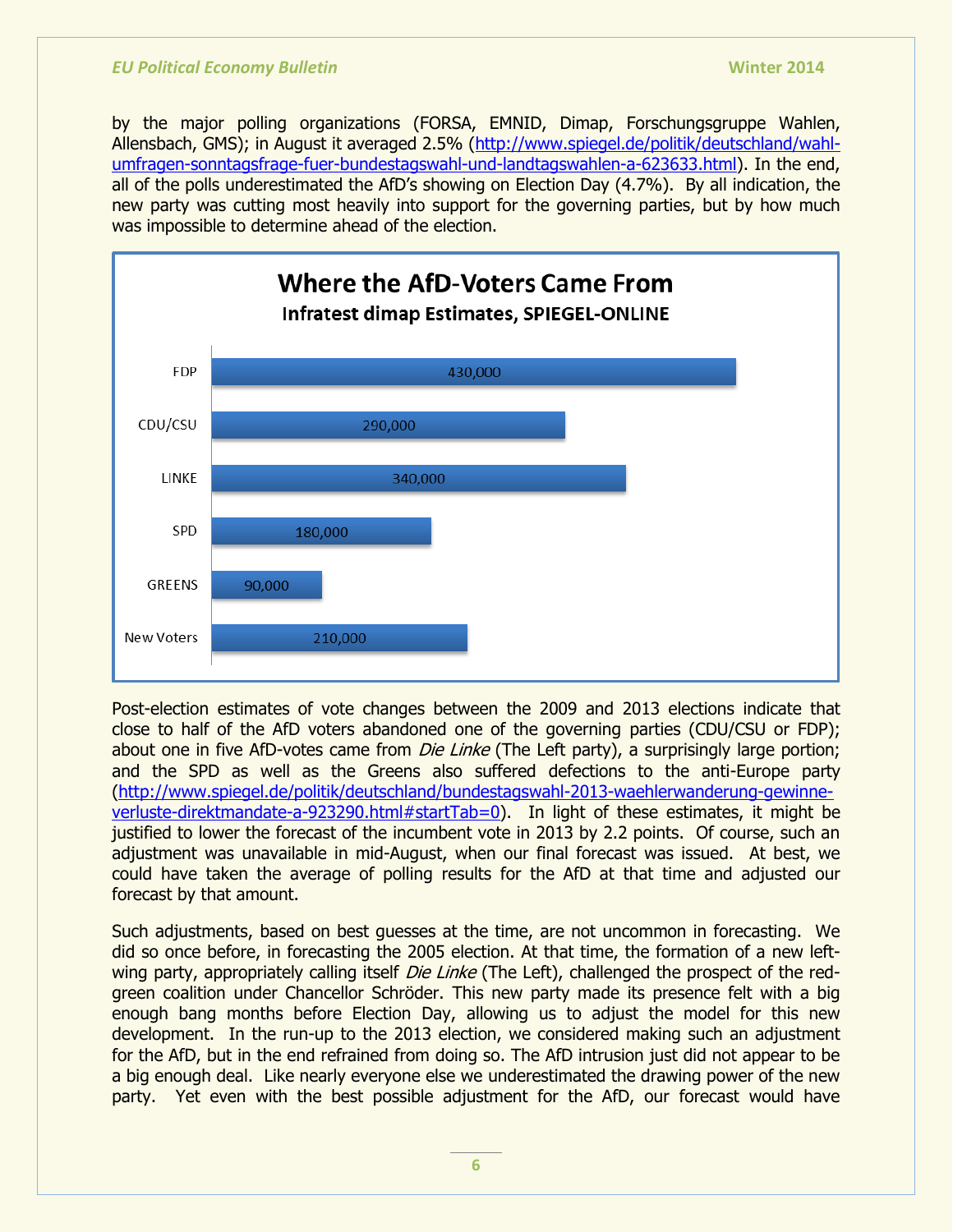overshot the vote target by close to 2.5 points. So what else, besides a newcomer, may have caused the miss?

#### The Merkel Factor

The main reason why our model forecast a "resounding victory" for the governing coalition was Chancellor Angela Merkel"s spectacular approval rating. In match-ups with her challenger, Peer Steinbrück, she enjoyed a 2-1 advantage throughout the election year, hinting at a landslide victory if Germany were to hold a popular election for chancellor. Even though Germany is not a system that allows for such a vote, chancellor support has proved to be a strong predictor of vote choice in German national elections. As it turned out, the chancellor did not deliver the expected punch this time. In an odd way, she is too popular for her parties" good. Her appeal reaches deep into the ranks of the other parties. In reacting to Merkel, Germans do not display the intense polarization along party lines that Americans bring to evaluations of their presidents, especially Barack Obama and George W. Bush.



In match-ups with her challenger for the chancellorship, Peer Steinbrück (SPD), a quarter of SPD-supporters preferred Merkel over the candidate of their own party. So did a third of Linkesupporters; and about as many Green-supporters picked Merkel as did Steinbrück. Of course, CDU/CSU-supporters were practically unanimous in backing her. Merkel"s broad appeal across party lines makes her a special case as chancellor. Statistically speaking, that makes her an outlier. Her presence lowers the correlation between chancellor popularity and the vote by ten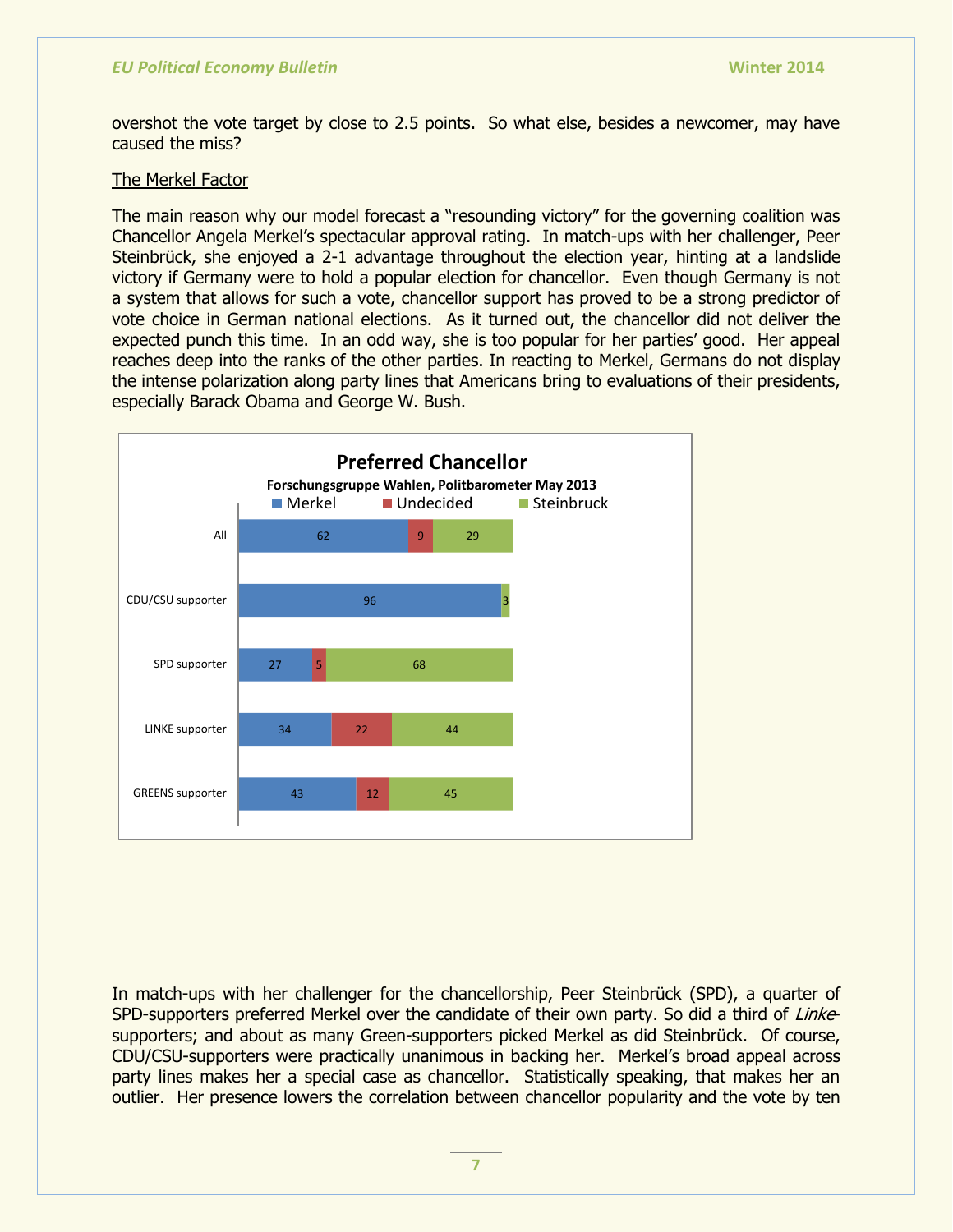points. Each of the two elections with her as chancellor has given the Chancellor Model fits. The 2009 election, of course, was a rare case of a grand coalition (CDU/CSU and SPD) entering the campaign and a different coalition being formed after the election. The only other instance of that kind in German federal elections occurred in 1969. For both of those elections we have since made adjustments in the chancellor-popularity predictor to remove a grand-coalition effect. This cure is not available for 2013. As of now, that election remains a challenge for the Chancellor Model.

#### References

Campbell, Angus, Philip E. Converse, Warren E. Miller und Donald E. Stokes, 1960. The American Voter. New York: Wiley;

Downs, Anthony. 1957. An Economic Theory of Democracy .New York: Harper & Row.

Gschwend, Thomas, and Helmut Norpoth. 2000. "Soll und Haben: Die deutsche Wählerschaft rechnet mit den Parteien ab." In 50 Jahre Empirische Wahlforschung in Deutschland. Entwicklung, Befunde, Perspektiven, Daten, ed. Markus Klein, Wolfgang Jagodzinski, Ekkehard Mochmann and Dieter Ohr. Wiesbaden: Westdeutscher Verlag, pp. 389-409.

Gschwend, Thomas, and Helmut Norpoth. 2005 "Prognosemodell auf dem Prüfstand: Die Bundestagswahl 2005." Politische Vierteljahresschrift 46(4): 682-688.

Jerôme, Bruno, Véronique Jerôme-Speziari, and Michael S. Lewis-Beck. 2013. "A Political-Economy Forecast for the 2013 German Elections," PS: Political Science & Politics, 46 (3):479-480.

Norpoth, Helmut, and Thomas Gschwend. 2003. "Against All Odds? The Red-Green Victory," German Political Studies, 21: 15-34.

Norpoth, Helmut, and Thomas Gschwend. 2010. "The Chancellor Model: Forecasting German Elections," International Journal of Forecasting 26: 42-53.

Norpoth, Helmut, and Thomas Gschwend. 2013. "Chancellor Model Picks Merkel in 2013 German Election," PS: Political Science & Politics, 46 (3):480-481. .

Norpoth, Helmut, and Michael Bednarczuk, 2012. "History and Primary: The Obama Reelection," PS: Political Science & Politics, 45 (4):614-617.

ZEIT Blog. 2009. <http://blog.zeit.de/zweitstimme/2009/08/24/schwarz-gelb-wird-gewinnen/>

ZEIT Blog. 2013a.<http://blog.zeit.de/zweitstimme/2013/08/24/machs-noch-einmal-mutti/>

ZEIT Blog. 2013b. [http://blog.zeit.de/zweitstimme/2013/07/26/kanzlermodell-sagt-wiederwahl](http://blog.zeit.de/zweitstimme/2013/07/26/kanzlermodell-sagt-wiederwahl-von-merkel-voraus/)[von-merkel-voraus/](http://blog.zeit.de/zweitstimme/2013/07/26/kanzlermodell-sagt-wiederwahl-von-merkel-voraus/)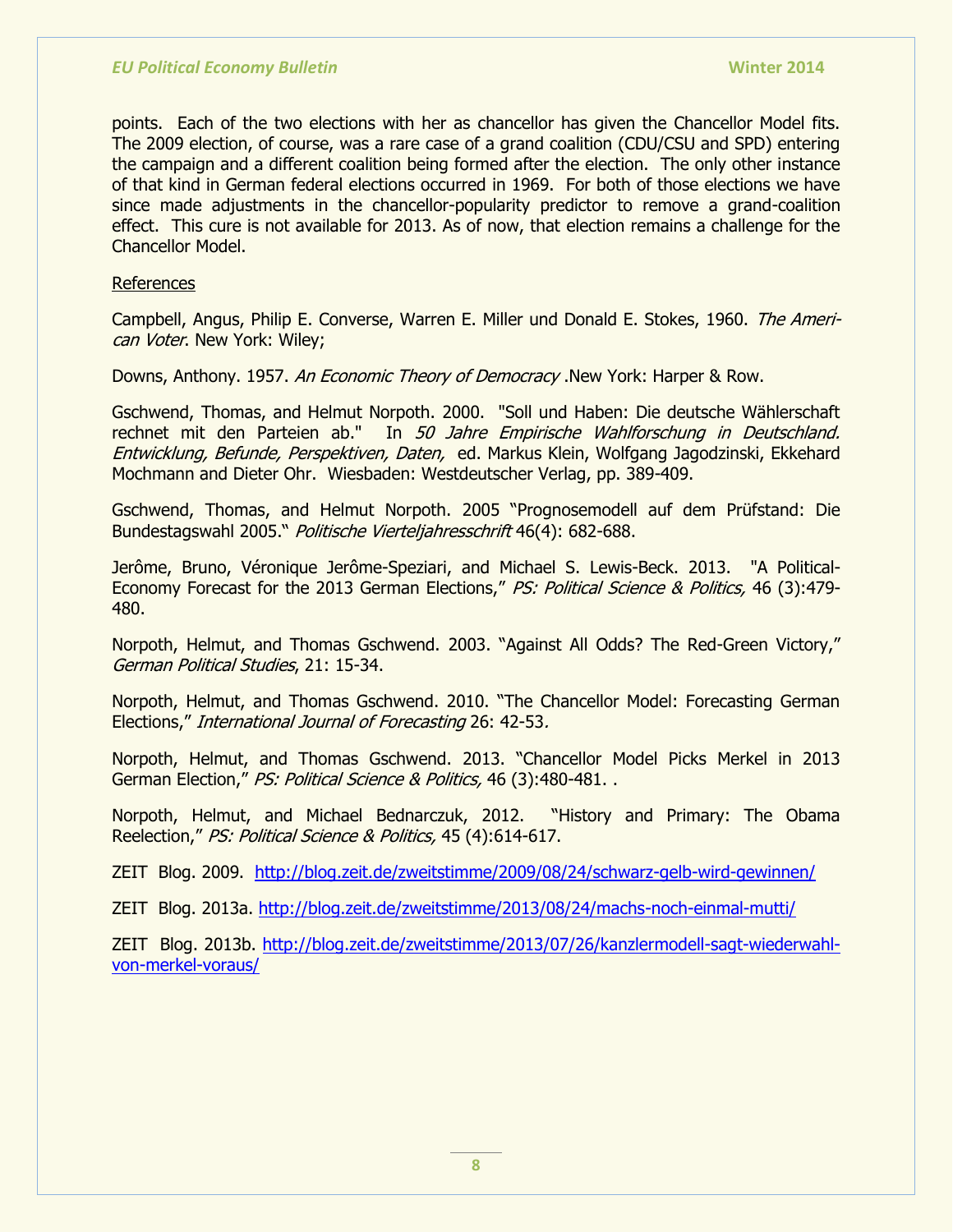# **A Benchmarking Forecasting the 2013 German Federal Elections -- the Post-Mortem Analysis**

Mark Kayser (Hertie School of Governance, kayserma@gmail.com) and Arndt Leininger (Hertie School of Governance, a.leininger@phd.hertie-school.org)

## Forecasts are difficult – especially if they concern the future. $^1$ -- Karl Valentin

Leaving casual punditry aside, the more serious predictions offered prior to the German federal election of 2013 were nearly uniformly based on opinion polls. While polling certainly improves on the anecdotal stories and opinions of media experts, it also has its own shortcomings so that even polls conducted only days before an election can contain a substantial prediction error.<sup>2</sup> Nearly two months prior to the election and the final pre-election polls we offered an alternative: a theory-driven empirical model of election outcomes that draws on previous election outcomes; characteristics of the government and of voters; and, most originally, the relative economic performance of Germany ("benchmarked" growth) in comparison to the three other most important economies in Europe, France, the UK and Italy. We were not the only ones to do so, Norpoth and Gschwend (2013) , Jérôme, Jérôme-Speziari, und Lewis-Beck (2013) and Selb and Munzert (2013) offered alternative forecasts. Here, we provide a brief evaluation of our forecast comparing it to other forecasts, the polls and, of course, the actual election result. Forecasts based on fundamentals such as the performance of the economy, partisan attachment and other factors fared well in predicting the election, despite doing so months in advance of the actual event.

## Our model

With our model we predicted a 47.05% vote share for the outgoing coalition parties, the CDU/CSU and the FDP (Kayser and Leininger 2013). We focused on the coalition"s vote share, rather than individual parties, because it is of the greatest substantive interest. As explanatory variables in our "benchmarking model" we included

- 1. the vote share received by the current governing parties in the previous election,
- 2. the proportion of people identifying with one of the governing parties,
- 3. the difference between Germany"s growth rate and the "benchmark", i.e., the average of the growth rates in France, the UK and Italy, hence the name "benchmarking model"
- 4. the (log of the) number of terms a government has been in power.

 $1$  "Prognosen sind schwierig — vor allem, wenn sie die Zukunft betreffen" quote ascribed to German cabaret artist Karl Valentin (1882-1948).

<sup>&</sup>lt;sup>2</sup> Problems include assembling and properly weighting samples in the age of mobile telephones, respondents give false replies (who admits voting for the NPD?) or most problematically, changing their minds before election day.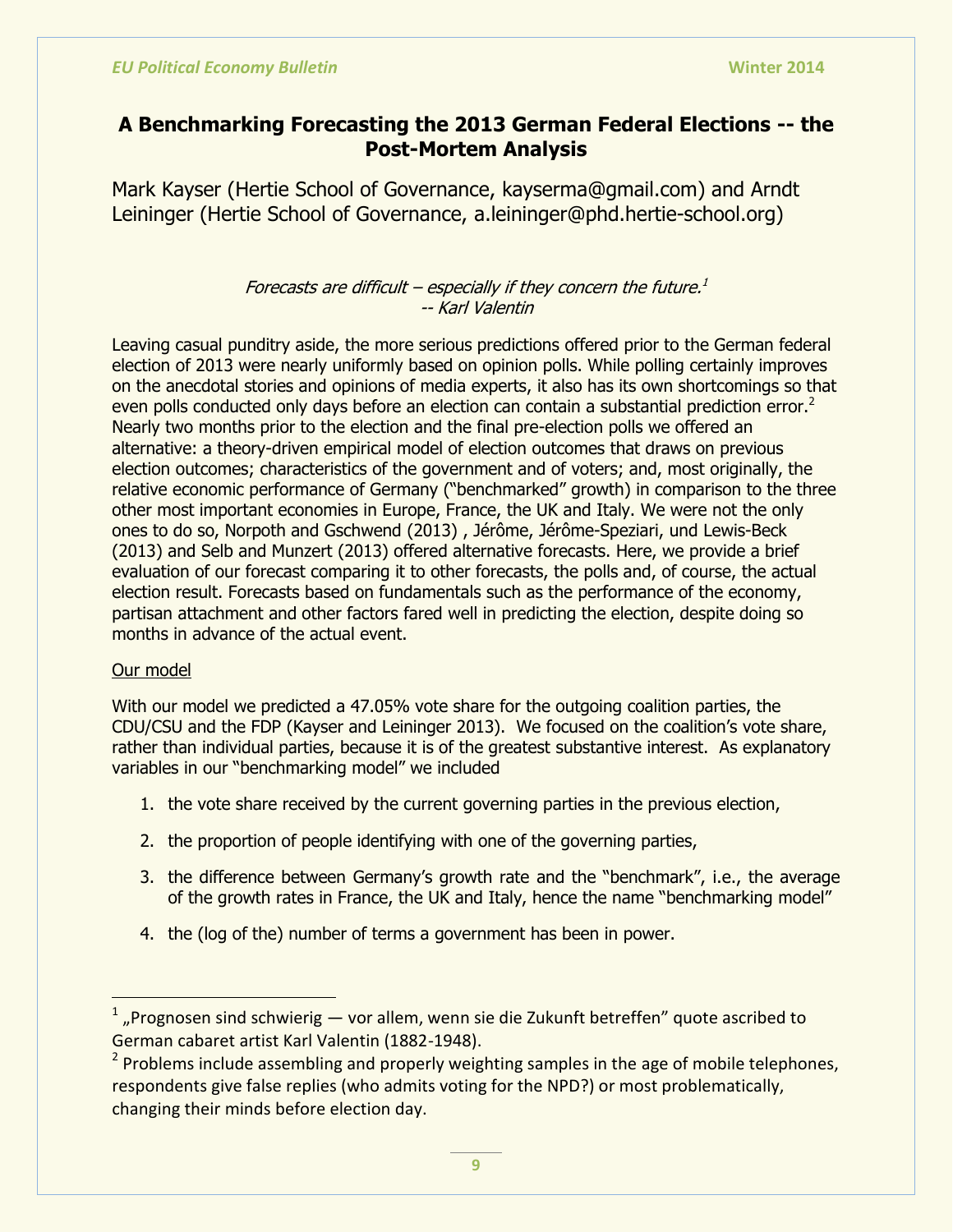The most novel component of our model is benchmarked growth, a measure motivated by the results of Kayser and Peress (2012) that demonstrated that economic performance relative to other countries matters more for election outcomes than simple economic performance itself. Putting all variables in one regression model and estimating it over the elections 1980-2009 (the past 9 elections) we obtain coefficient estimates that allow us to calculate the 2013 vote share of the outgoing government by using up-to-date values for our explanatory variables. Inputting 2013 values for our explanatory variables into the below equation we obtained the above mentioned point prediction of 47.05% as the combined vote share of the CDU/CSU and FDP in the 2013 Bundestag election.

|                                               | <b>Official results</b><br>"Vorläufiges<br><b>amtliches</b><br><b>Endergebnis"</b> | (Kayser and<br><b>Leininger</b><br>2013) | (Norpoth<br>and<br><b>Gschwend</b><br>2013) | (Jérôme,<br>Jérôme-<br>Speziari,<br>and Lewis-<br><b>Beck</b><br>2013) | (Selb and<br><b>Munzert</b><br>2013) | <b>Forschungs</b><br>gruppe<br>Wahlen,<br>19.09.2013 | <b>Forsa Poll</b><br>20.9.2013 |
|-----------------------------------------------|------------------------------------------------------------------------------------|------------------------------------------|---------------------------------------------|------------------------------------------------------------------------|--------------------------------------|------------------------------------------------------|--------------------------------|
| Coalition                                     | (N.A.)<br>46.3 %                                                                   | $(0.75)$ 47.05% $(4.4)$ 51.7%            |                                             | (.7)<br>47%                                                            | $(-2.8)$<br>43.5%                    | $(-.8)$<br>45.5 %                                    | $(-1.3)$<br>45%                |
| <b>CDU/CSU</b>                                | 41.5 %                                                                             |                                          |                                             | 41%                                                                    | 38.1%                                | 40 %                                                 | 40%                            |
| <b>FDP</b>                                    | 4.8%                                                                               |                                          |                                             | 6%                                                                     | 5.4%                                 | 5.5%                                                 | 5%                             |
| <b>SPD</b>                                    | 25.7 %                                                                             |                                          |                                             | 28%                                                                    | 28.2%                                | 27%                                                  | 26%                            |
| Die Grünen                                    | 8.4%                                                                               |                                          |                                             | 10%                                                                    | 13.5%                                | 9%                                                   | 10%                            |
| Die Linke                                     | 8.6%                                                                               |                                          |                                             | 9%                                                                     | 7.7%                                 | 8.5 %                                                | 9%                             |
| Others (excl. FDP &<br>incl. Pirates and AfD) | 10.9 %                                                                             |                                          |                                             | 6%                                                                     | 6.5%                                 | 10 %                                                 | 10%                            |

Election result, forecasts and latest poll predictions

Notes: numbers in parentheses indicate absolute difference to official results. Allensbach, Emnid and Forsa polls all placed the coalition at 45% two days before the election. Members of the outgoing coalition in bold.

Given our sample size and large margin of error, the accuracy of our point prediction might be considered surprising. Yet before one writes off our results as luck, let us note that on average (mean=47.3), the four forecasting models conducted multiple months ahead of the election, actually proved more accurate than the polls taken two days prior to the election. This suggests predictable patterns of behavior among German voters and counters criticism of fundamentals-based models offered by analysts who favor poll aggregations. Poll aggregation can prove quite accurate (especially in the US) shortly before elections but when elections are multiple months in the future, polls, which are a snapshot of present sentiment, often perform poorly (Wlezien and Erikson 2002). In Germany, even reputable polls taken close to elections can be inaccurate. In 2009, for example, when the outgoing government was a grand coalition between CDU/CSU and SPD, Forschungsgruppe Wahlen, the non-profit company behind the ZDF"s "Politbarometer", overestimated the vote share of the CDU/CSU and the SPD leading to an error of 4.2 percentage points. Theory-based forecasts usually underperform (e.g., Silver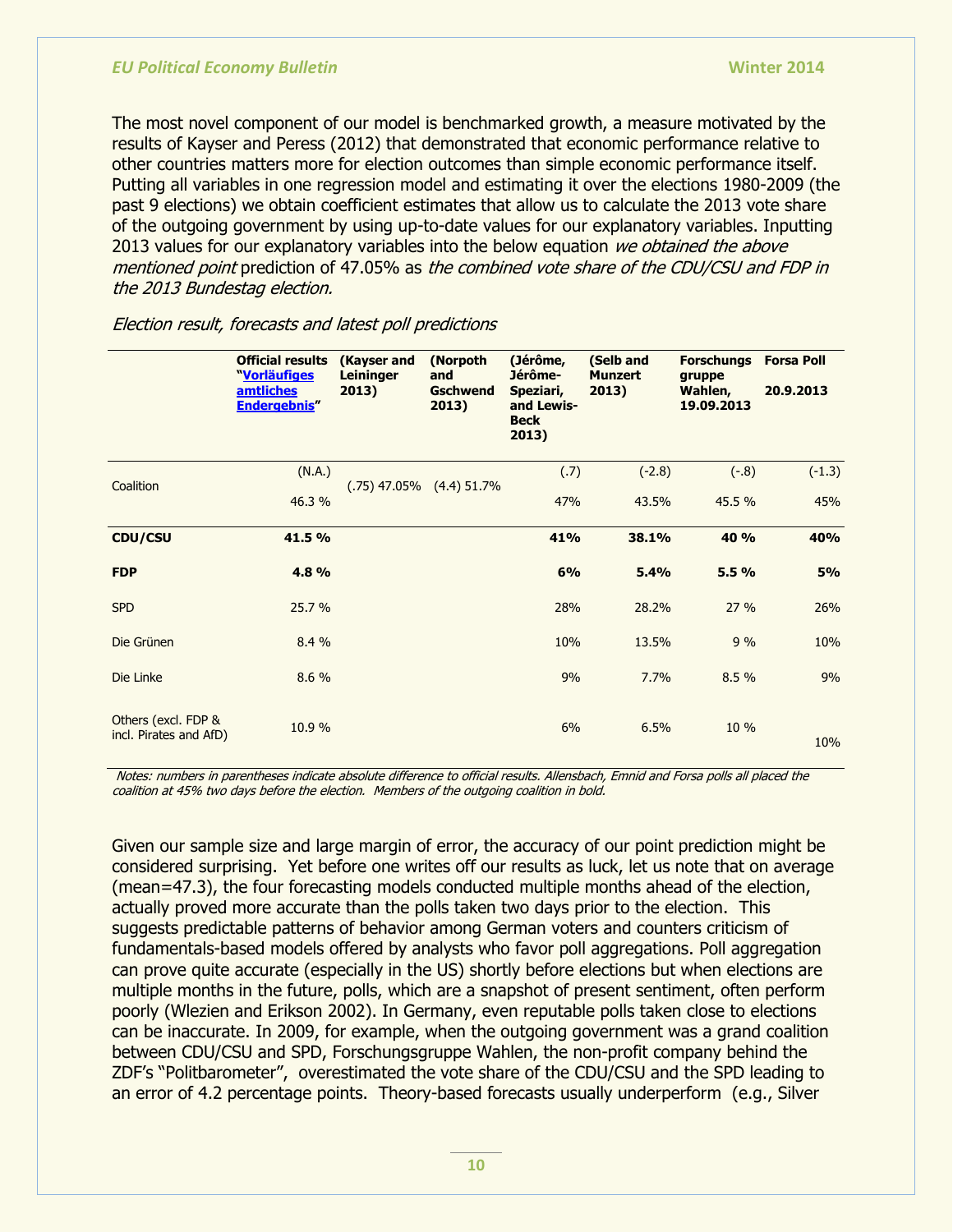2012, ch. 2) polls on the eve of an election but when the elections are farther in the future, fundamentals-based forecasts gain the upper hand. For the 2013 German election, the temporally distant forecasts even beat the polls taken two days prior to the election. $3$ 

### A post-mortem-analysis

The 2013 election exposed two problems with models that focus on coalition vote share. It also shed light on trade-offs that seem to exist between such forecasts and more elaborate forecasts that predict vote shares for all relevant parties. First, estimating the probability of a government remaining in power is considerably more difficult than providing a point estimate of its vote share. For the former one has to identify a vote threshold that will likely guarantee a parliamentary majority. We estimated this threshold to be 45.5 % given the likely vote shares to be obtained by parties not surpassing the 5% threshold. However to calculate this threshold we ultimately had to rely on the polls that we aimed to outperform. Secondly, as we did not forecast individual party we again had to rely on polls to gauge the likelihood of all coalition parties re-entering parliament. Models such as those provided by Jérôme, Jérôme-Speziari, und Lewis-Beck (2013) and Selb and Munzert (2013) have a clear advantage in that regard as they provide predictions for all parties. However this added information seems to so far come at the expense of decreased accuracy.

Another complication arises from small sample size. For a good forecast we want the error around the prediction to be as small as possible. Given the low number of observations which is naturally limited by the history of elections a forecast modeling, besides having all coefficients significant, needs a good model fit. Most forecasting models have an R² well above .9. However, also due to the low number of observations one runs the risk of overfitting the model –fitting some of the random noise inherent in elections. Striking a balance to tightly fit but not overfit the model is a task every forecaster inevitably faces that seems to be an art rather than a science.

Finally, we want to point out that this election posed a unique challenge to all election forecasters due to the change in the apportionment system. A reform mandated by Germany"s constitutional court eliminated so-called *Überhangmandate*, drastically reducing the incentive for strategic voting. Without the reform, forecasts could probably have been more accurate. The reduction of split-ticket voting (Bawn 1999) also goes towards explaining the increased accuracy of pre-election polling.

## Conclusion and outlook

 $\overline{a}$ 

Nearly two months ahead of the election we offered a theory- driven empirical model to predict the outcome of the upcoming Bundestag election. Our model draws on previous election

<sup>&</sup>lt;sup>3</sup> We also calculated the probability of the outgoing government winning reelection. Given the share of vote that would go to parties that would most likely not make the 5% percent threshold we arrived at a rough estimate that about 45.5 percent of the vote should suffice for Mrs. Merkel to continue the coalition of CDU/CSU and FDP. Our point prediction already is above this threshold; taking into account the statistical error inherent in the forecast, we concluded that there is a 83.18% probability that the current coalition will have a majority in the next parliament. This corollary prediction proved ill-starred, as the FDP fell below the threshold for inclusion in the parliament by 0.2%.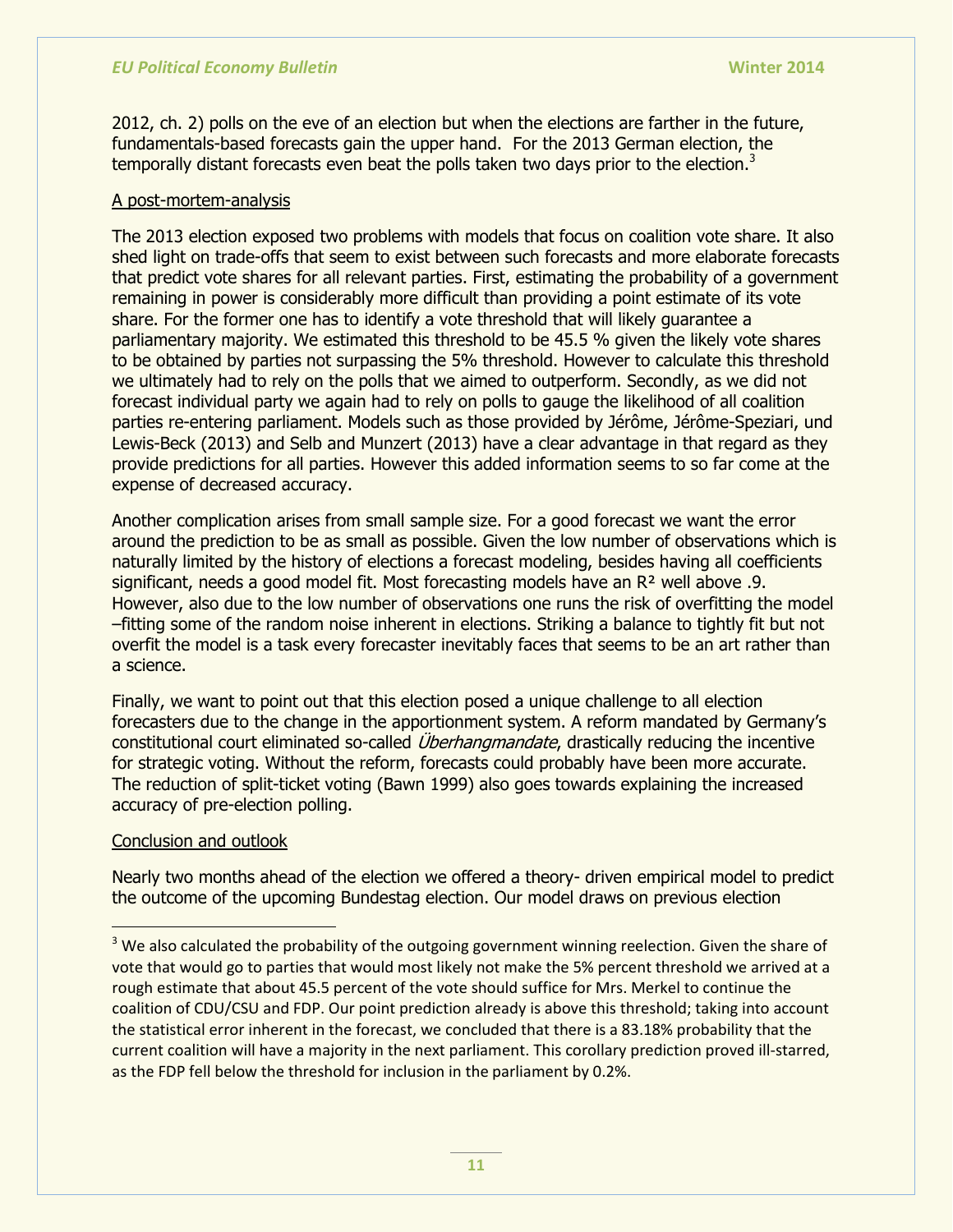outcomes, characteristics of the government and of voters and, most originally, the relative economic performance of Germany ("benchmarked" growth) in comparison to the two other most important economies in Europe, France, the UK and Italy. Our approach, as do the other models, differs from simple polling as we rely on analysis of past elections and data available well in advance of the election. Our model fared at least as well as traditional polling, making us optimistic about the future of forecasting elections in general and forecasting German elections in particular. The results discussed support our view that predicting future election outcomes can and should be about more than just polls or prognostication.

### References

Bawn, Kathleen. (1999). Voter responses to electoral complexity: Ticket splitting, rational voters and representation in the Federal Republic of Germany. British Journal of Political Science, 29(03), 487-505.

Gschwend, Thomas, und Helmut Norpoth. 2001. "Wenn am nächsten Sonntag ...': Ein Prognosemodell für Bundestagswahlen". In Wahlen und Wähler: Analysen aus Anlass der Bundestagswahl 1998, herausgegeben von Hans-Dieter Klingemann und Max Kaase, 473–499. Wiesbaden: Westdeutscher Verlag.

Jérôme, Bruno, Véronique Jérôme-Speziari, und Michael S. Lewis-Beck. 2013. "A Political-Economy Forecast for the 2013 German Elections: Who to Rule with Angela Merkel?" *PS:* Political Science & Politics 46 (03) (Juni 21): 479–480. doi:10.1017/S1049096513000814.

Kayser, Mark, und Arndt Leininger. 2013. "A Benchmarking Forecast of the 2013 Bundestag Election".

http://www.researchgate.net/publication/254147383 A Benchmarking Forecast of the 2013 Bundestag\_Election/file/5046351fb85610a92c.pdf.

Kayser, Mark and Michael Peress. 2012. Benchmarking across Borders: Electoral Accountability and the Necessity of Comparison. American Political Science Review 106(3): 661-684.

Norpoth, Helmut, und Thomas Gschwend. 2013. "Chancellor Model Picks Merkel in 2013 German Election". PS: Political Science & Politics 46 (03) (Juni 21): 481-482. doi:10.1017/S1049096513000802.

Selb, Peter, und Simon Munzert. 2013. "Forecasting the 2013 Bundestag Election Using Data from Various Polls". SSRN Scholarly Paper ID 2313845. Rochester, NY: Social Science Research Network. http://papers.ssrn.com/abstract=2313845.

Silver, Nate. 2012. The Signal and the Noise: The Art and Science of Prediction. London: Penguin Group.

Wlezien, C., & Erikson, R. S. (2002). The timeline of presidential election campaigns. The Journal of Politics, 64(04), 969-993.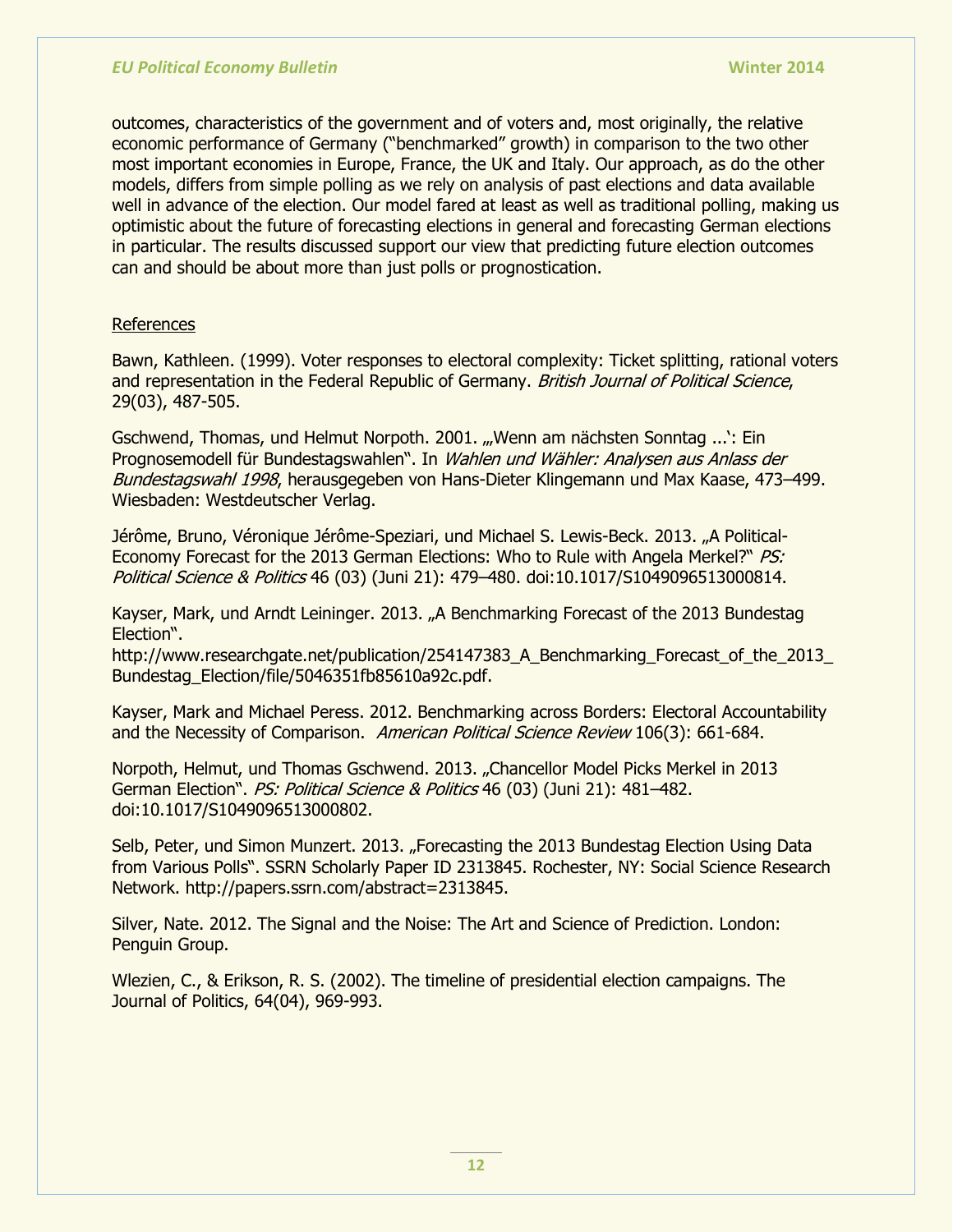# **Quo Vadis, SPD?**

# By Anke Hassel (Hertie School of Governance, hassel@hertie-school.org)

On election night, September 22<sup>nd</sup> 2013, the German political establishment went through a whirlwind of emotions. The election produced a number of significant results (see table below): First, the liberal party, the FDP, missed the 5% threshold for the first time in post-war history. The party with the longest record in government in West Germany and with a vote share of almost 15% in 2009 lost 10 percentage points in 2013. Second, the CDU/CSU turned the tide of the secular decline it has been experiencing since 1983. In the preceding 7 federal elections the CDU/CSU had lost a significant part of the vote share from 48% in 1983 to a bare 33% in 2009. In 2013, the CDU/CSU gained 41.5% of the votes. Third, the Green party could not pull off a better result than in 2009 and did not stay in double-figures. After a smashing victory in the regional elections of Baden-Württemberg in 2011, where the Greens ended up as the strongest party and now head of government, they went back to a mere 8.4%. Fourthly, the newly founded AfD (Alternative für Deutschland) – a rightwing populist party which campaigned on

|               | 1980  | 1983  | 1987  | 1990  | 1994  | 1998  | 2002  | 2005  | 2009  | 2013 |
|---------------|-------|-------|-------|-------|-------|-------|-------|-------|-------|------|
| <b>CDU</b>    | 34.24 | 38.15 | 34.45 | 36.71 | 34.16 | 28.4  | 29.52 | 27.78 | 27.27 | 34.1 |
| <b>CSU</b>    | 10.3  | 10.63 | 9.81  | 7.11  | 7.28  | 6.74  | 8.99  | 7.39  | 6.53  | 7.4  |
| CDU/CSU44.54  |       | 48.79 | 44.26 | 43.82 | 41.43 | 35.14 | 38.51 | 35.17 | 33.8  | 41.5 |
| <b>FDP</b>    | 10.62 | 6.95  | 9.09  | 11.03 | 6.92  | 6.25  | 7.37  | 9.83  | 14.56 | 4.8  |
| <b>AfD</b>    |       |       |       |       |       |       |       |       |       | 4.7  |
| <b>SPD</b>    | 42.86 | 38.18 | 37.04 | 33.46 | 36.39 | 40.93 | 38.52 | 34.25 | 23.03 | 25.7 |
| Grüne         | 1.5   | 5.57  | 8.26  | 5.05  | 7.27  | 6.7   | 8.56  | 8.12  | 10.71 | 8.4  |
| PDS/<br>Linke |       |       |       | 2.43  | 4.39  | 5.1   | 3.99  | 8.71  | 11.89 | 8.6  |

Election results of German federal elections, 1998-2013

Source: http://www.wahlrecht.de/ergebnisse/bundestag.htm

the break-up of the Eurozone – gained 4.7% only months after its inauguration party conference: another historical achievement. And finally, the SPD recovered slightly from its historic low of 23% in 2009 and gained 25.7% of the votes. An improvement, but not a very significant one.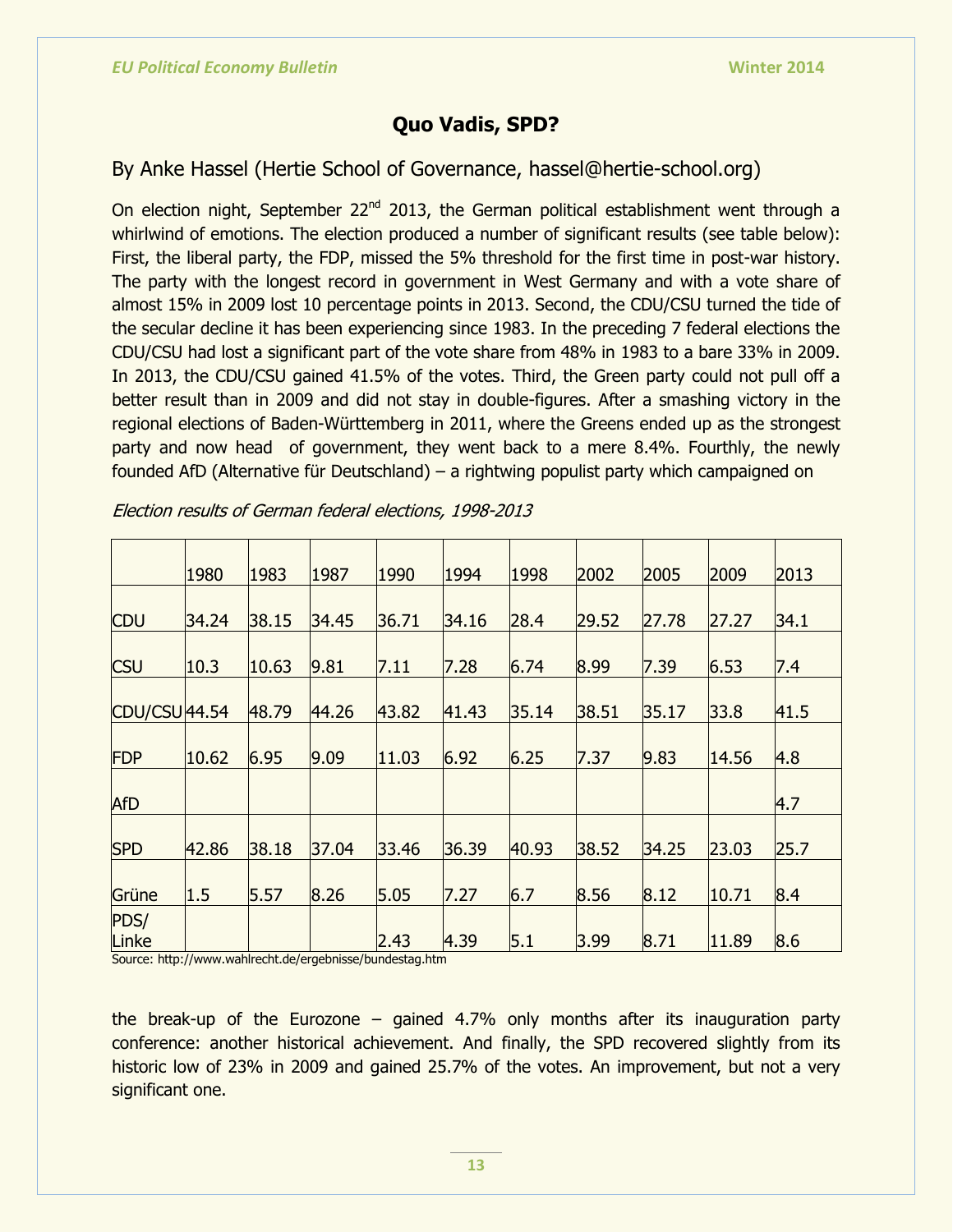The fate of the SPD in the 2013 election needs to be seen in a wider context. The German party system is clearly in flux and moving rapidly toward a much more fluid set of political parties that are circled around an almost hegemonic bloc of the conservative CDU under the leadership of Angela Merkel. Angela Merkel has shifted the CDU into the center ground of German society and politics; not only during the election campaign but in the preceding years when she was in a coalition with the liberals. Starting from a much more liberal and center-right policy agenda at the party conference in Leipzig in 2003, she has gradually modernized her party to an extent that the traditionalists" and business wings of the party are permanently enraged about her leadership but politically tied as she is the guarantor for winning elections. During her government in the last four years, she has held welfare spending steady, engaged in an expansion of family policy, initiated a major turn-around in energy policy, improved her relations with the unions, occasionally criticized banks for the financial crisis and held a steady firm position on the crisis of the Eurozone, which allegedly protected German taxpayers' money. In addition, the German economy did well after the initial shock of the financial crisis and weathered the Eurozone crisis with a strong labour market. Germany"s unemployment figures have actually improved since the financial crisis in 2008 and employment is at its highest level ever.

In the election campaign Angela Merkel therefore presided over German politics largely unchallenged and moreover copied popular policy proposals from the SPD such as rent control in cities; investment in childcare and even supported a minimum wage. Angela Merkel"s government was in many ways as social-democratic as the red-green government a decade earlier – with some notable exceptions such as same-sex marriage and dual citizenship. Her own popularity among the electorate was the main asset for her leadership. The ongoing joke among the political establishment was that the German electorate wants a social-democratic government under the leadership of Angela Merkel. For the SPD, Angela Merkel"s CDU was therefore a hard nut to crack.

However, besides the towering role of the Angela Merkel in German politics, there are a number of internal factors that contributed to the SPD"s election results. The election campaign had been badly prepared as the party leadership did not manage to select its candidate strategically. After the former Foreign Minister Frank-Walter Steinmeier publicly declined to run for chancellorship, the decision was forced on to the party leader Sigmar Gabriel who, after some pressure, proposed former Finance Minister Peer Steinbrück as his own popularity rankings were low. Steinbrück was elected candidate in December 2012 but turned his campaign into a series of gaffes in the media. After he left the government in 2009 Steinbrück had joined the speakers' circuit and earned speakers' fees of more than 1 mio.  $\epsilon$ . In addition, he stated publicly that the job of chancellor was not well paid enough, that Angela Merkel had the bonus of being a woman and that he would not turn into a cuddly bear to attract the female vote. As a consequence, the SPD candidate came across as a chauvinist neo-liberal money-maker in the campaign. It did not help that he posed with a rude middle-finger gesture in a photo shoot during the last weeks of the campaign and presented a shadow cabinet containing a bunch of mostly unknown experts including the former trade union leader of the construction union, who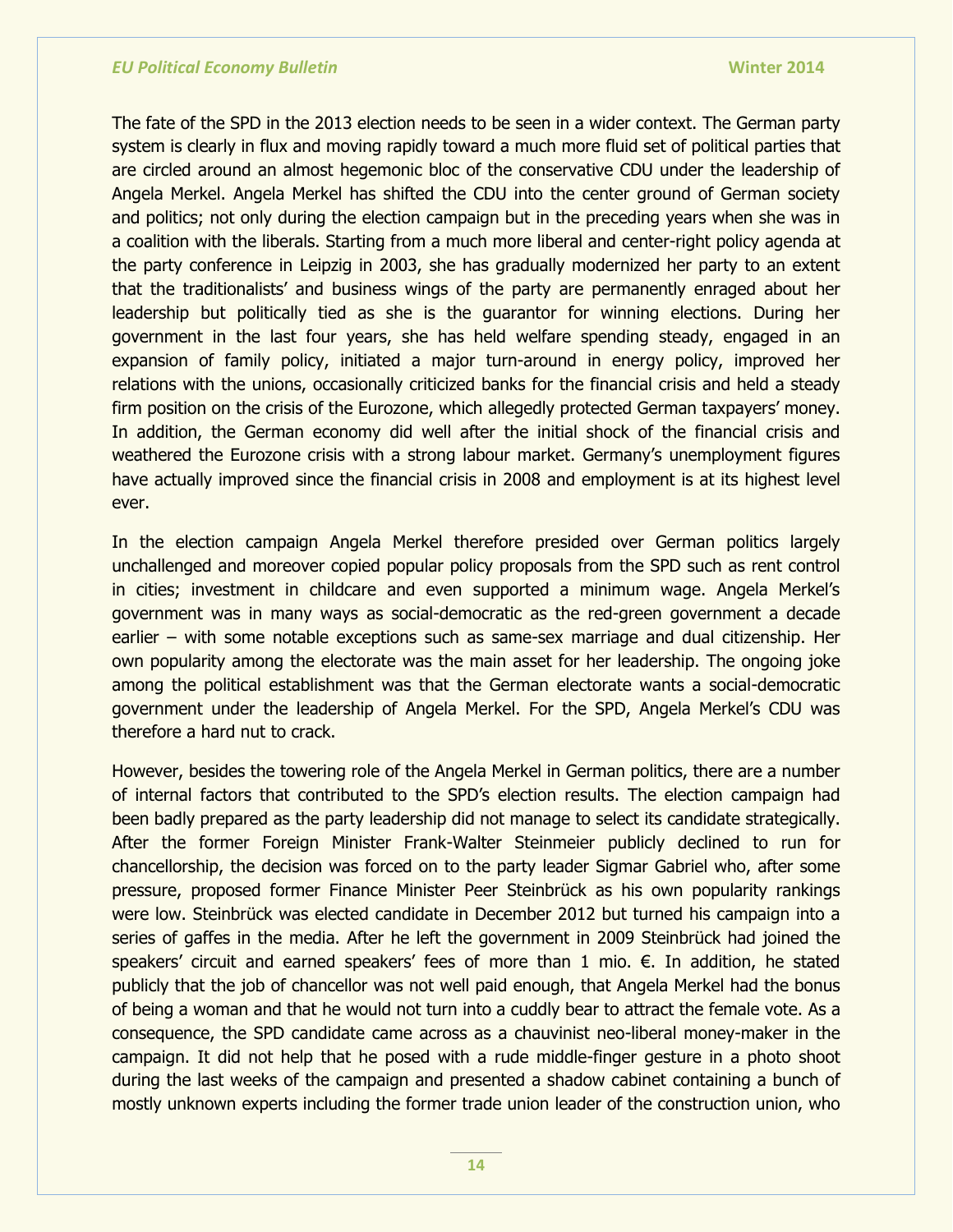was one of the fiercest critics of the red-green government. The three men at the leadership of the SPD were jointly seen as uncooperative, hostile towards each other and pursued a very macho approach to power politics. All these features compared negatively to Angela Merkel, who at the same time frequently evoked the image of a Swabian housewife. As a consequence, the CDU was very successful in winning the female vote (44%). In particular young women have shunned the SPD.

At a more structural level, the SPD is still recovering from the electoral fall-out of the Agenda 2010. As for most European social-democratic parties, the Third Way Policies of the Agenda 2010 were an attempt to restore a progressive policy program in a more liberal and global world. The decline of manufacturing jobs and the growth of a new middle class tempted centerleft parties to adopt a more centrist position in the political spectrum. This approach has been now taken over by Angela Merkel and the center-right.

The Agenda reforms themselves have been part of a painful restructuring of the German welfare state, ultimately forced on the government through the fiscal burden of reunification. Ironically, the strong position of the German economy after the financial crisis and throughout the crisis of the Eurozone has been attributed by most commentators, including the government itself, to the reforms of Agenda 2010. In the party itself, the Agenda 2010 reforms have nevertheless been perceived as a sell-out of social-democratic values. After Gerhard Schröder resigned as the leader of the SPD in 2005, the party changed its leader six times in four years and the party was in a constant state of turmoil. Since Sigmar Gabriel took over in 2009 the party has calmed down and open battles for power have been replaced by a more informal arrangement of a truce between opponents and supporters of the Agenda 2010. However, the party has not found its new role beyond defending the welfare state as large parts of its membership (rapidly ageing and male) still oppose the measures of the Agenda 2010. During the 2013 election campaign, the party campaigned on a much more traditional socialdemocratic ticket of better pensions, a minimum wage, rent controls and gender equality. These campaign themes were popular with the electorate and the SPD membership but the party was seen as lacking credibility. Even within the SPD the image of the center-left as a force for social-democracy was weak, in particular given the personality of the candidate which did not quite match the party's campaign platform.

The election results have now forced the SPD into a coalition with the CDU/CSU. Given the centrist position of the CDU, the high levels of popularity of Angela Merkel and the critical stance of the SPD membership towards its own leadership, Sigmar Gabriel has tied the coalition to a membership vote of the SPD. This is a novel element in German politics and a risky strategy. Had the SPD members voted against the coalition, new elections might have followed, possibly with an even worse election result for the SPD. But since the SPD members endorsed the grand coalition the party leader can likely count on his party"s support in difficult times. The membership vote was attached to the detailed coalition treaty that the three parties have negotiated over the last three months. This has attracted much more interest in current politics than there has been in a long time and might prove to be a popular way of engaging citizens in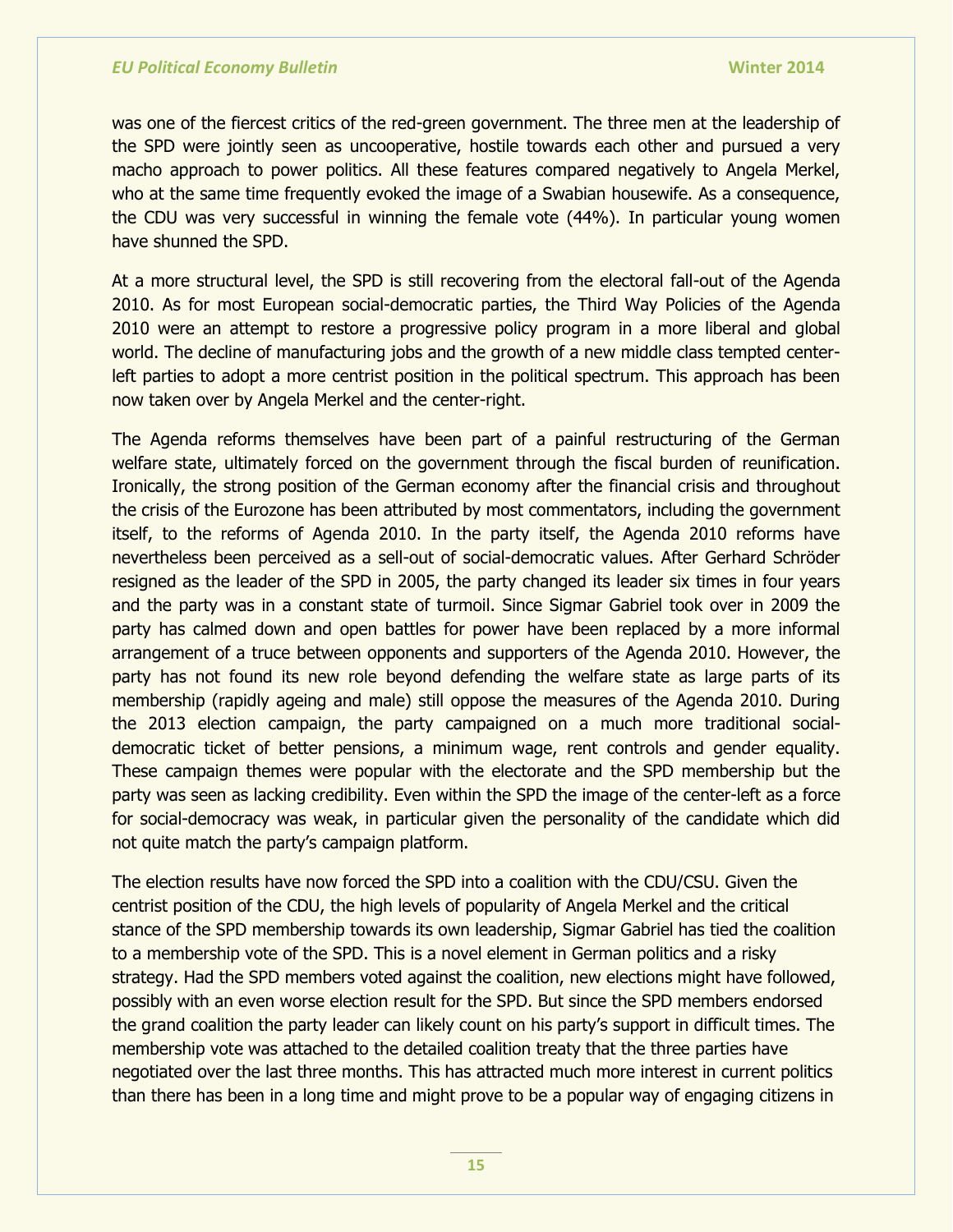party membership and political discussions. The future of the SPD is therefore wide open and surprises are to be expected.

# **The Case against Austerity: Die Linke and the 2013 Bundestag Elections**

By Mark Vail (Tulane University, mvail@tulane.edu)

The results of the 2013 *Bundestag* elections have confirmed *Die Linke* as an enduring presence on the German political landscape and as an electorally viable alternative to the SPD on the Left of the political spectrum. Garnishing 8.6% of the vote and winning 64 seats in the *Bundestag*, Die Linke's performance represented a decline relative to the last election in 2009, when the party won a surprising 11.9% of the vote and secured 76 seats in the lower house of Parliament. But its performance in the 2013 vote closely mirrors the 2005 score, at 8.7% of the electorate, for *Die Linkspartei*, a then-new far-Left party founded by former PDS members and one of the parties that merged to form *Die Linke* in 2007. This decline relative to the 2009 elections, which were held during the depths of the worldwide Great Recession and favored a political discourse about economic inequality that boosted the party"s poll numbers, must thus be put in a broader perspective. Perhaps most importantly for the party"s long-term political prospects, Die Linke came in third in the 2013 election, slightly ahead of the Greens and well ahead of the FDP. The third-largest party for the first time in its history, Die Linke stands in a good position to enlarge its base of support and sharpen its electoral profile.

This trend of moderate but stable support also masks a more important feature of *Die Linke*'s support, namely its increasingly cross-regional character. As Ben Bowyer and I have shown elsewhere, the 2009 elections, the first since the party"s founding in 2007 from the merger of the Linkspartei the mostly-West-German WASG (Die Wahlalternative Arbeit und Soziale Gerechtigkeit), extended its appeal from its traditional strongholds in Eastern Germany to make significant inroads in the West, particularly in Bremen, the Saarland, the Ruhrgebiet, and parts of Niedersachsen. In addition to region, factors such as past support for the SPD and voters" perceived degree of economic precariousness also fueled support for the party in 2009.<sup>4</sup> In 2013, this cross-regional appeal was confirmed, though in slightly weaker fashion, with the party retaining significant support in the West, particularly in Bremen and the Saarland, both traditional SPD strongholds.<sup>5</sup> Die Linke has thus clearly moved beyond the former PDS's erstwhile status as a ghettoized Eastern party of superannuated, diehard Communists into an influential force in German national political debates.

<sup>&</sup>lt;sup>4</sup> Mark I. Vail and Benjamin T. Bowyer, "Poverty and Partisanship: Social and Economic Sources of Support for the far Left in Contemporary Germany," *Comparative European Politics* 10, no. 4 (2012): 505-524.

<sup>&</sup>lt;sup>5</sup> Martin W. Lewis, "Geographical Patterns in the German Federal Elections of 2013," *Geocurrents* online, 28 September 2013, available at

[http://www.geocurrents.info/geopolitics/elections/geographical-patterns-german-federal](http://www.geocurrents.info/geopolitics/elections/geographical-patterns-german-federal-election-2013)[election-2013.](http://www.geocurrents.info/geopolitics/elections/geographical-patterns-german-federal-election-2013)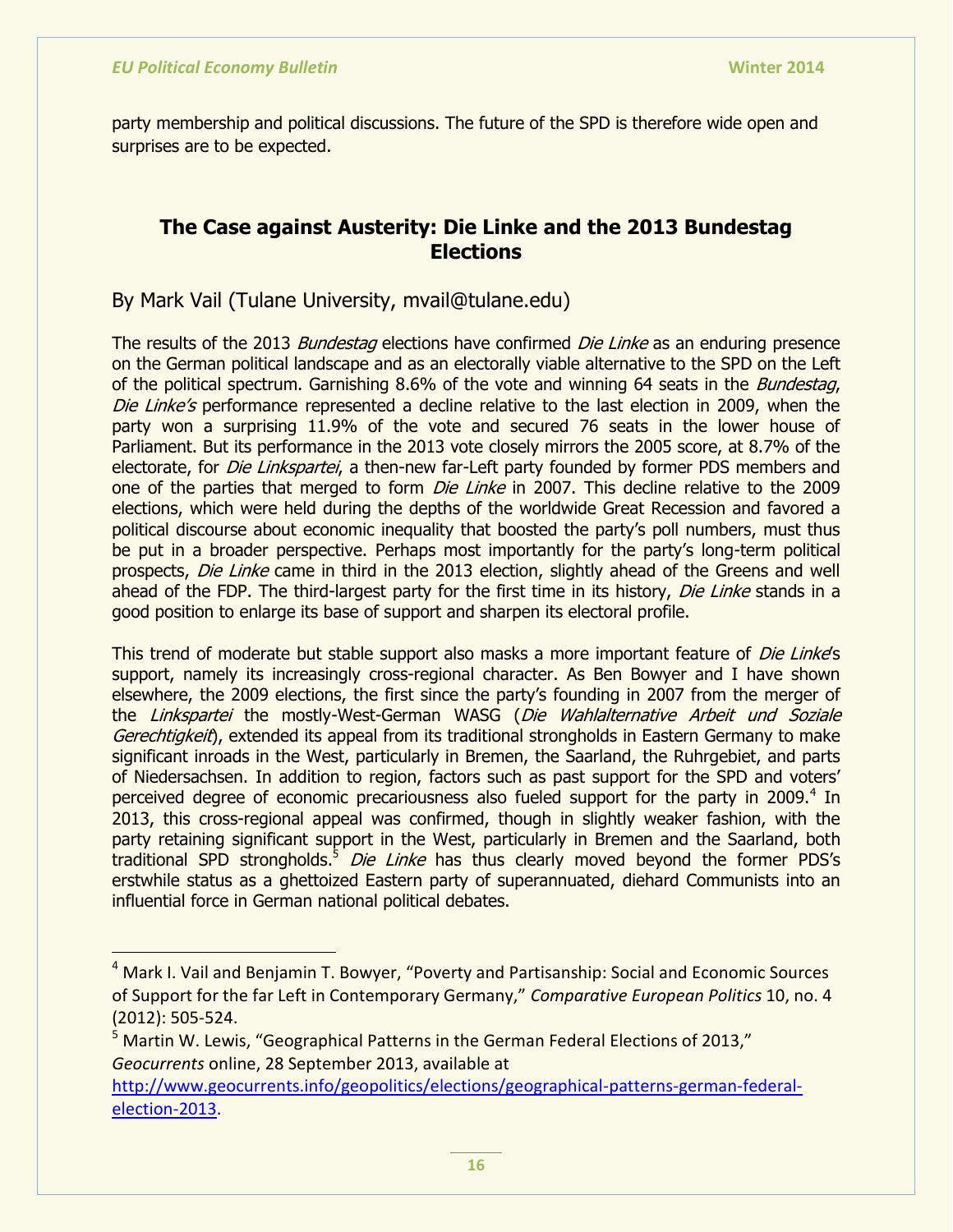$\overline{a}$ 

The content of the party"s rhetoric and the substance of its electoral appeal have been informed by both the weakness of the SPD and mounting concerns within the electorate about economic inequality and questions of social justice, coupled with alarming rises in German income inequality over the past decade. In some respects, these outcomes are causally linked. Following the SPD's embrace of liberalizing social-policy and labor-market reforms between 1998 and 2005 under Chancellor Gerhard Schröder, a stance most famously embodied in the controversial Hartz IV reform that slashed the generosity of German unemployment insurance, many former members of the left wing of the Social Democrats defected, joining the Linkspartei and the WASG and ultimately coming to represent a core of support for *Die Linke*. Represented by Oskar Lafontaine, himself a former member of the SPD and the *Linke's* co-leader until 2010, this segment of the party"s base helped to move the party past its residual image as an anticapitalist party of the East. Following the post-2007 financial crisis and the Great Recession that followed in its wake, the party has worn the anti-austerity mantle, sharply rejecting the CDU-FDP government"s fetishization of budgetary rigor within the EU and the German- and ECBinspired imposition of austerity and savage cuts in public spending for countries receiving EU bailouts.<sup>6</sup> This stance has made the party the only full-throated, organized German political voice critical of austerity, with the exception of some on the Left wing of the SPD. Despite such outliers within the party, the Social Democrats" embrace of liberal labor-market reform in the early 2000s undermines its credibility to act in this capacity, leaving *Die Linke* as the only party untainted by support for a set of policies which are relatively unpopular in Germany, despite the country's comfort in prescribing them for peripheral Eurozone members.<sup>7</sup>

Such credibility on the Left has both cemented *Die Linke*'s position as an electorally credible party in both Eastern and Western Germany and provided it with coherent and mutually supportive positions with respect to both domestic and foreign affairs. In the words of Wolfgang Gehrke, outgoing *Linke* MP and international affairs spokesman for the party's Bundestagsfraktion, in an interview in French Leftist daily L'Humanité.

Many German citizens are experiencing social insecurity and others continue to see their situation deteriorate. . . . We [also] stand against the clichés of the major parties on these "lazy Greeks" for which German taxpayers will have to one day pay. But we need a left-wing critique of the European project. Otherwise, we run the risk that the Right dominates the debate. . . . Europe today is at a dead end. If one intends to preserve the euro, we must review its rules, such as the role of the European Central Bank, from top to bottom.<sup>8</sup>

<sup>6</sup> Peter Thompson, "Don't Write off Germany's Left Party," *The Guardian* online, 5 September 2013.

 $<sup>7</sup>$  As I explain elsewhere, such scepticism about the wisdom of domestic austerity led Germany</sup> to adopt one of the largest (though cleverly masked) stimulus packages among G-20 nations following the 2008 financial crisis. See Mark I. Vail, "Varieties of Liberalism: Keynesian Responses to the Great Recession in France and Germany," forthcoming in *Governance*, January 2014. For a discussion of Germany's current ramping up of public spending on domestic infrastructure, see Suzanne Daley and Alison Smale, "Germany, Austerity's Champion, Faces Some Big Repair Bills," *The New York Times*, 21 November 2013, A6.

<sup>8</sup> "German Elections: Interview with *Die Linke*," *Revolting Europe online*, 22 September 2013.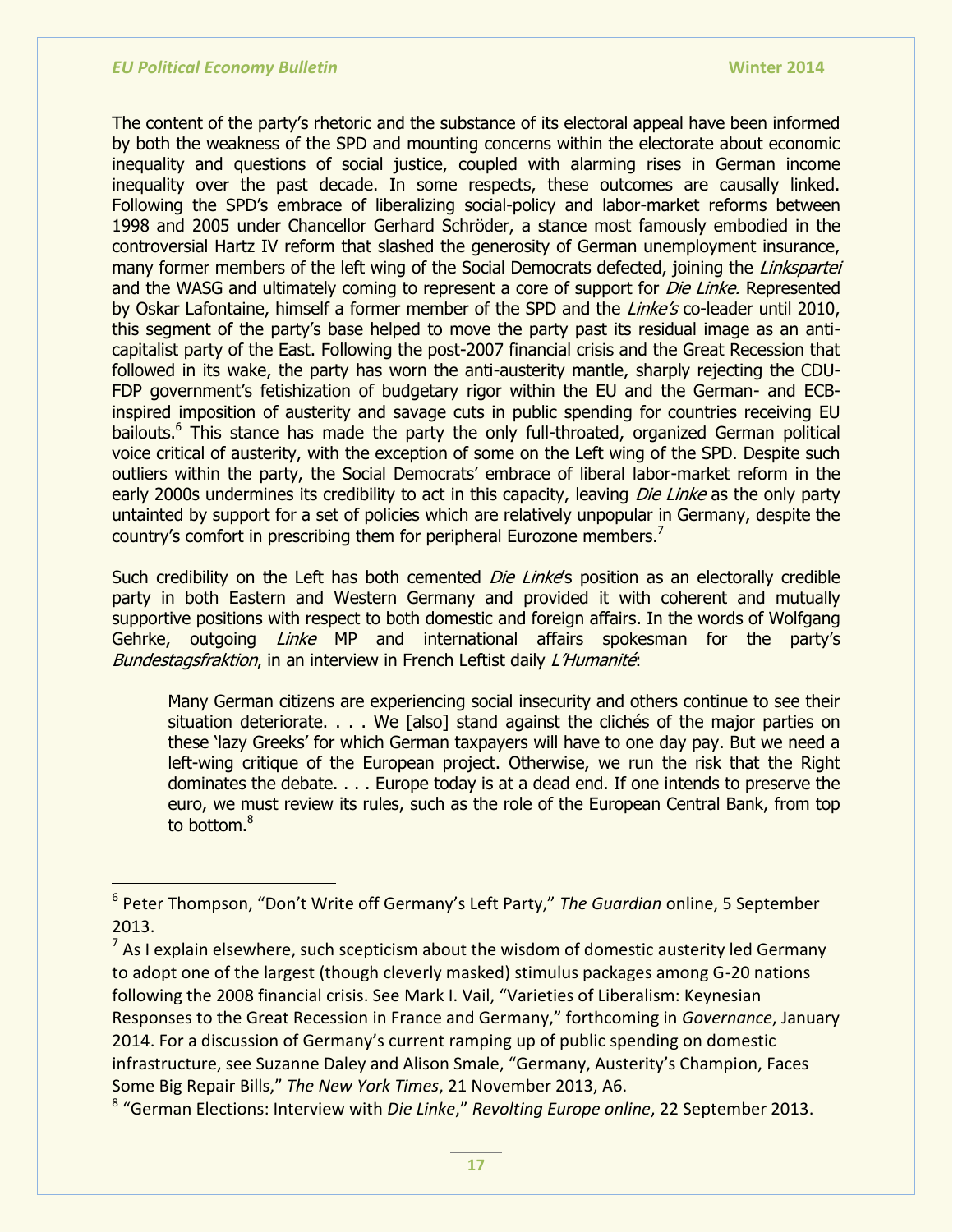This political strategy, combined with the popularity of party leader Gregor Gysi, who has consolidated party leadership under his control, resonates with a significant number of German voters. Although, in many opinion polls, a clear majority of Germans indicate support for austerity in the European periphery, recent surveys have indicated a softening of this position, with an October 2013 Gallup poll showing 53% of voters questioning the wisdom of austerityonly policies.<sup>9</sup> Moreover, the popularity of the large post-2008 German stimulus package, combined with the collapse in political support for the liberal FDP, reflects a disjuncture between Germans' support for austerity abroad and their sense of appropriate policies at home.

These trends represent continuing political opportunities for *Die Linke*, as well as the likelihood of the party"s continued electoral relevance and a degree of influence on public discourse that is disproportionate to its electoral scores. As the only voice in the German political system sharply skeptical of austerity and supportive of explicitly redistributive economic policies, the party has benefitted from both the ongoing climate of economic crisis and the SPD"s move to the center. The latter development has opened up political space for an increasingly professionalized party of the Left, which has surmounted many of its earlier divisions, to benefit from Germans" longstanding scepticism about the wisdom of neoliberal policies (a fact reflected in the historically small and now dwindling level of support for the FDP) at home and growing international (and, to a lesser extent, German) disenchantment with the idea of austerity as a one-size-fits-all prescription.

If one takes a broader view of postwar German history, such developments are less surprising than they might seem at first glance. From its earliest inception under CDU Chancellor Konrad Adenauer and his Economics Minister Ludwig Erhard, the postwar German "Social Market Economy" was always understood as a synthesis between liberal market capitalism and social democratic policies, including a generous welfare state, public support for muscular vocational training programs, "codetermination" procedures that gave workers a strong voice in companies" shopfloor decision making, and a relatively coherent and empowered trade union movement. Such policies and institutional structures allowed Germany rapidly to replace the penury of the immediate postwar period with one of the highest levels of prosperity in the world, fueled by export-led growth that turned Germany into the world"s largest exporter by the early 1960s. Policies and institutions designed to constrain the scope of market forces and to buffer workers and consumers from market-driven social and economic dislocation were thus built into the Federal Republic's constitutional and institutional design; it is therefore hardly surprising that there is a significant vein of scepticism within the German electorate about the wisdom of neoliberal policies pace Thatcher's Britain in the 1980s, or that German voters express mixed feelings about the wisdom of austerity-only recipes.

Although the opportunities that such skepticism offer to a party like *Die Linke* have so far been limited by a number of factors, including many Germans' nationalistic and moralistic interpretations of the ongoing Eurozone crisis, continued associations of the party in many voters" minds with the East German Communists, and, until recently, ineffective party leadership, the party's stable levels of support in federal elections reflect durability of a vein of public opinion responsive to its appeals. Moreover, the gradual easing of some aspects of the Eurozone crisis, growing international scepticism about the wisdom of an austerity-only

<sup>9</sup> Ronald Janssen, "The People versus the Masters of Austerity," *Social Europe* online, 24 October 2013.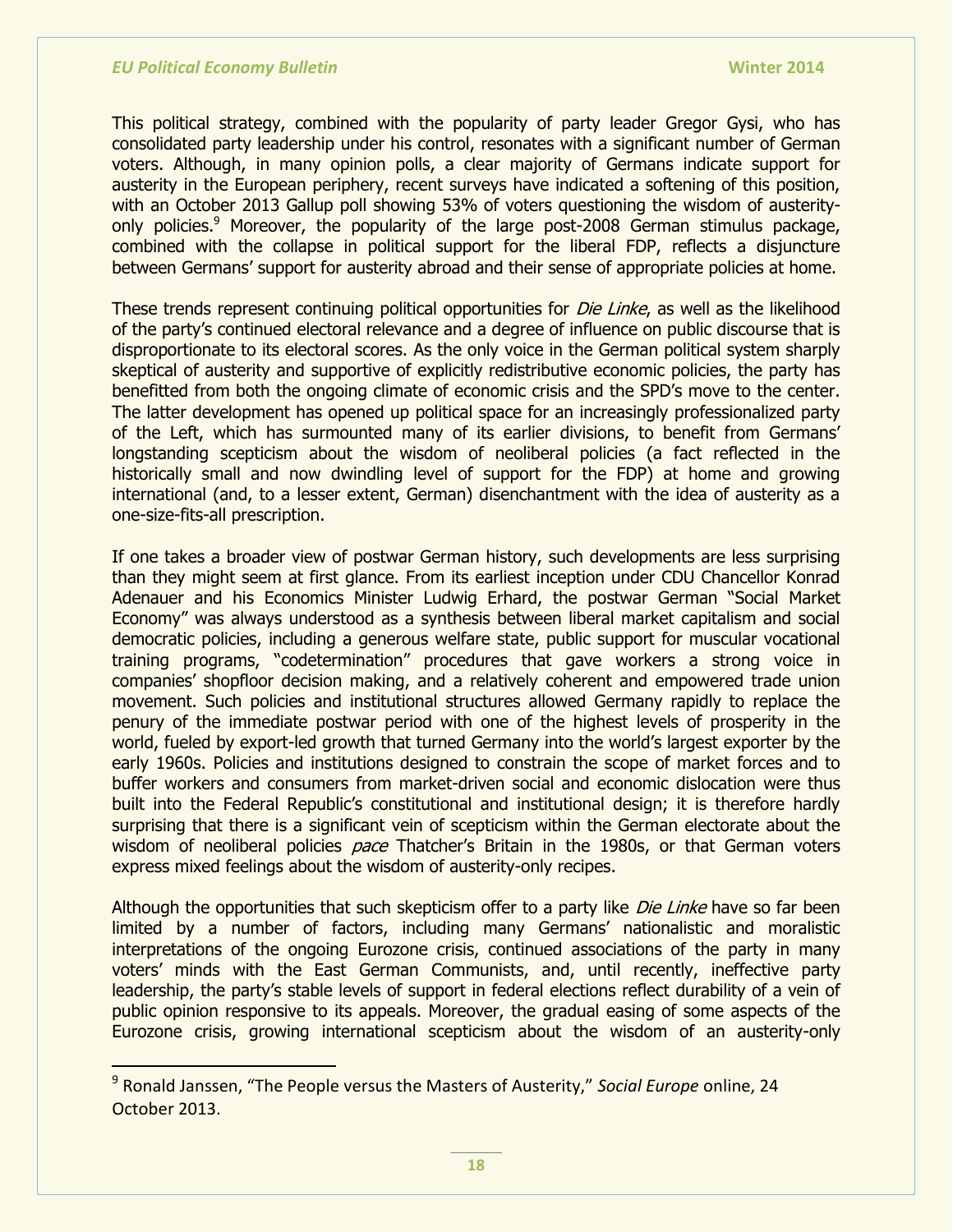approach to economic adjustment in the EU, the increasingly glaring inconsistency between this strategy and German officials' willingness to open the public purse for domestic purposes, and the SPD"s structural move to the center of the political spectrum should all continue to offer opportunities for the party to improve its electoral fortunes in the medium term. Even if Die Linke stands little chance of becoming a mainstream *Volkspartei*, then, its distinctively anticapitalist platform and unstinting advocacy of economic redistribution should continue to offer it consistent or improving electoral results and, perhaps more important to its profile, an enduring influence over the prevailing German political discourse.

# **A Shot Across the Bow or Already Sinking? The Free Democratic Party after the 2013 Federal Election**

By Heiko Giebler (WZB Social Science Center/ German Longitudinal Election Study, email: heiko.giebler@wzb.eu)

The 2013 Federal Election in Germany brought a landslide victory for the Christian Democratic Union (CDU) and her Bavarian sister party the *Christian Social Union* (CSU) – or maybe, more accurately, for Chancellor Angela Merkel. This success came only as a surprise regarding its magnitude. On the other hand, the fact that the *Alternative for Germany* (AfD), a new party rallying around EU- and Euro-skeptical issues, came close to the five percent threshold caused at least some public exclamation. Looking to the past and future of Germany's party system and the nature of political competition in Germany, even the sudden success of the AfD was easily topped by the failure of the *Free Democratic Party* (FDP) to ensure parliamentary representation. Since the foundation of the Federal Republic of Germany, the FDP has won enough votes to enter parliament. Moreover, the FDP was part of the government coalition in 17 out of 22 governments in the period between 1949 and 2013. To put this into context, the CDU was in government 15 times while the *Social Democratic Party* (SPD) achieved this only nine times in the respective period. Hence, if we talk about the catastrophic electoral result of the FDP and the resulting drop out of the party from the Bundestag, we are not talking about a minor party but about a party that has had a major impact on German politics. What were the reasons behind this staggering electoral outcome? Furthermore, is there any indication as to whether this result is simply a warning "shot across the bow" or are we instead facing a permanent disappearance of the FDP – which would shake up ideological party camps and, consequently, the future political landscape of Germany?

After their best result on the federal level ever in 2009 with 14.6 percent, the FDP dropped nearly 10 percentage points and fell to 4.8 percent in 2013. In absolute numbers, they managed to lose more than 4.2 million votes while forming a governing coalition with the CDU and the CSU lead by Chancellor Merkel. When the coalition was established in 2009, it was described by the leaders of all three parties as a 'love-match'. The divorce by voters' verdict left the CDU/CSU unscathed while the FDP was severely punished. Observers agree that the FDP"s very good result in 2009 was at least in part caused by the fact that German voters were unwilling to have another grand coalition of CDU, SPD and CSU (Bieber and Roßteutscher 2011). In addition, the SPD had been in government for eleven years (1998 to 2009) and there was certain fatigue in the public which manifested itself in the worst ever electoral result of the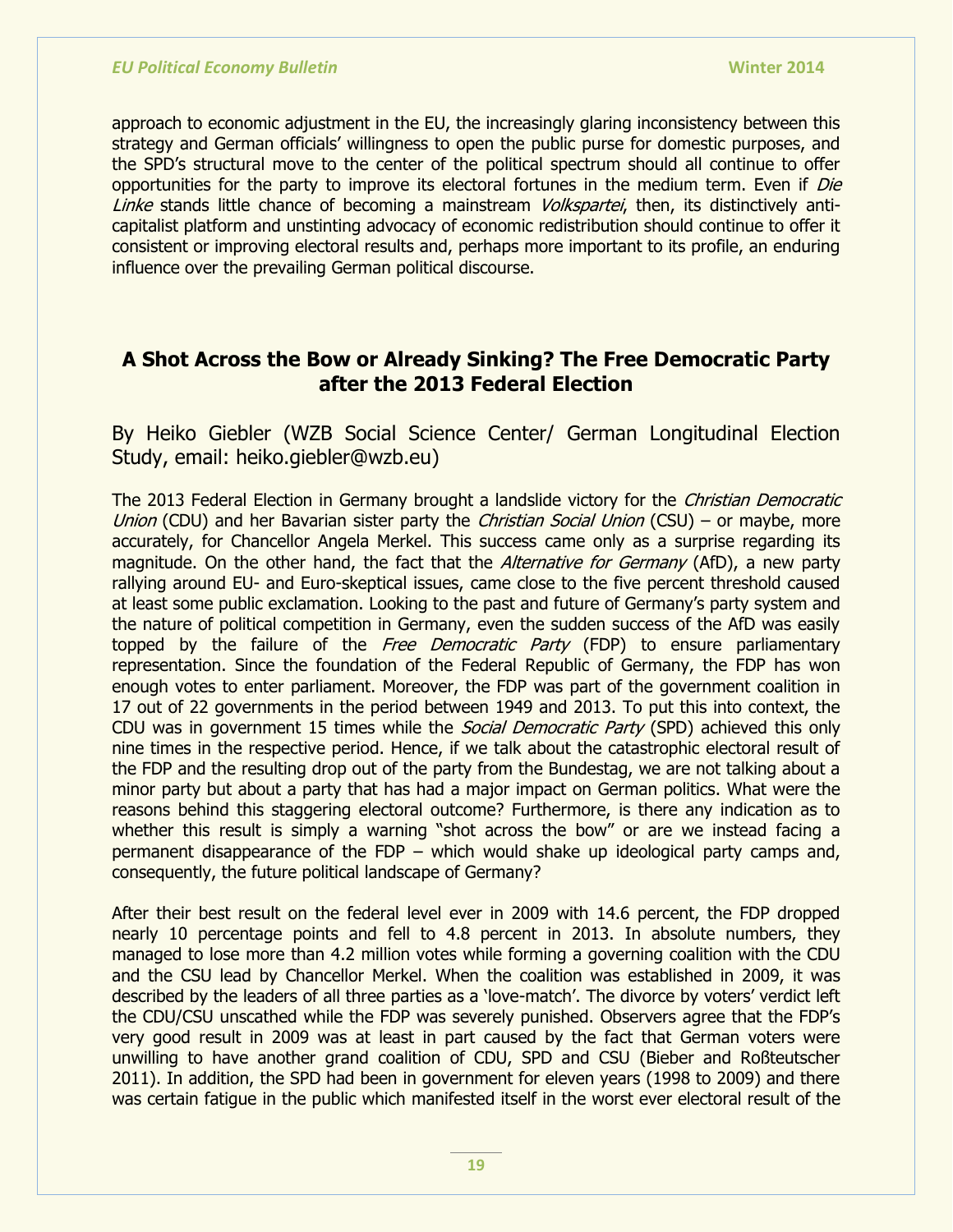SPD on the federal level. The only realistic alternative was a black-yellow-coalition formed by the Union parties and the FDP. The nature of the mixed-member electoral system did its part as well. Strategic ticket-splitting – nominal vote for the candidates of CDU or CSU (the latter only running in Bavaria) and party vote for the FDP – helped to ensure a comfortable majority in parliament for the black-yellow coalition (Weßels and Wagner 2011). The German Constitutional Court declared the electoral law as it was applied in 2009 to be unconstitutional and under the new electoral law strategic-ticket splitting is no longer paying off.<sup>10</sup> This did not stop the FDP from starting a last minute panic campaign addressed to voters of CDU and CSU asking them to give their party vote to the FDP. As we know now, the campaign was not at all successful. At the same time, neither the ideal context in 2009 regarding the citizenry"s will for government and policy change, nor the new electoral law are fully able to explain the massive loss in popular support for the FDP.

At least four other aspects strongly and negatively affected the FDP"s electoral performance in the recent election. Firstly, the liberal core of the FDP"s program was highly economy centered. While they were a social-liberal party in the 1970s and 80s, more and more they have become advocates of the neo-liberal crusade. Deregulation of markets, reduction of tax rates, more flexible labor market, and restriction of state capacities became the mantra of a new generation of FDP politicians. As the banking crisis swept over the Atlantic, leading FDP politicians still argued that this was not caused by the absence of national and international regulation but by the fact that deregulation efforts have fallen short. Their 2009 electoral campaign emphasized especially the necessity of tax reductions to ensure prosperity and economic development. Even after four years in power, they remained incapable of implementing these electoral promises. Although this failure was, at least in part, a direct consequence of the economic crisis and the reluctance of the CDU/CSU to jeopardize a more or less balanced budget, voters were rather unforgiving. In addition, it did not help that one of the few tax laws the party did manage to implement was seen as clientelist politics because it reduced the tax burden merely for the hotel industry. Even the fact that the German economy did rather well between 2009 and 2013, and that there was no perceivable economic crisis failed to change voters" perceptions: the merits were ascribed to Chancellor Merkel and her Minister of Finance, Wolfgang Schäuble, and, ultimately, to their party – the CDU/CSU.

Secondly, criticism and disappointment was not limited to the failure of policy-making: top politicians as well as ministers of the FDP rather quickly lost their popularity after the 2009 election. This became most obvious in regard to Guido Westerwelle who was the celebrated party leader responsible for the best electoral result ever in 2009 and who became foreign minister in the CDU/CSU and FDP coalition. Despite the fact that, traditionally, foreign ministers retain high popularity levels in Germany – often even being the most popular politicians – Westerwelle"s standing with the public diminished rapidly. In addition, the FDP was rather unsuccessful in several regional elections following the 2009 federal election and this downward trend was linked directly to his abilities as party leader. Unfortunately, the remaining FDP ministers failed to redeem the party in the eyes of the public. On the contrary: several high ranking FDP politicians and ministers were involved in scandals which included accusations of

<sup>&</sup>lt;sup>10</sup> While the old system allowed for surplus seats under certain circumstances, the new system is fully proportional for all parties above the five percent threshold. In other words, the seat distribution in the Bundestag now has to be fully proportional to the party vote shares.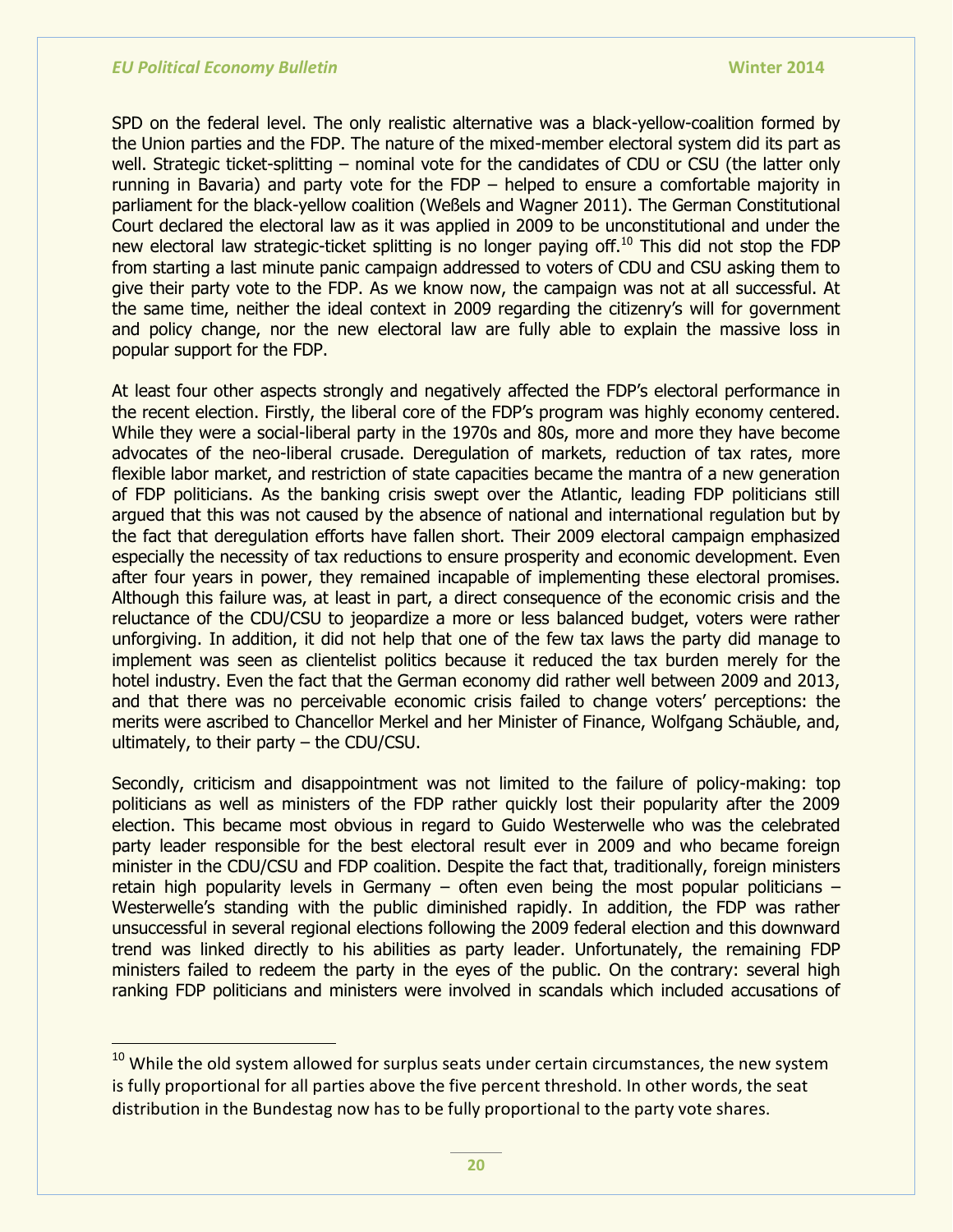sexual harassment or the usage of government aircrafts to transport privately purchased furniture.

Hence, it was hardly surprising when, in 2011, Westerwelle decided against campaigning to remain the party's leader. After Westerwelle's departure in 2011, Phillip Rösler became the next party leader and he initiated some reshuffling both in regard to ministries – he himself switched from the Ministry of Health to the Ministry of Economy – as well as in regard to high ranking party officials. Despite some positive signals, these decisions were unable to stop internal conflicts and debates and, maybe more importantly, the party's electoral support dwindled even more. Polls showed the FDP consistently below the five percent threshold. It did not take long for Rösler to become the most unpopular politician in the eyes of the public either. Hence, the unsuccessful reorganization of the party leadership constitutes a third reason for the 2013 electoral loss.

Finally, although the FDP achieved some good results in regional elections in 2012 and 2013, these results were achieved at a certain price. In Schleswig-Holstein – a small northern state – the top regional FDP candidate openly opposed federal policies and federal politicians of his own party which brought the FDP the second best result ever in this state. In North Rhine Westphalia, Germany's state most populated state, Christian Lindner became the top candidate despite the fact that, one year earlier, he had stepped down from a high ranking party office on the federal level because of internal controversies with the new party leader Rösler and others. While his nomination alone was already a statement, the dissatisfaction with the federal party leadership became even more obvious when the official campaign slogan was revealed: "THIS is my FDP" ("DAS ist meine FDP"). The slogan was clearly a reckoning with the national party leadership and their course of action since coming into power in 2009. Hence, while the party"s regional electoral performance was in stark contrast to the federal polls, there was little reason to assume that this would help the FDP on the national level because these successes were, at least in part, directed against the national party leaders and their performance while in government.

All in all, there have been many reasons leading to the FDP"s drop from their best to their worst result on the national level in only four years. Whether we witnessed only a singular event or the beginning of the end of one of the traditional German parties remains to be seen. For example, if we look to parliamentary representation on the regional level, the FDP is in much better shape today than it was in the mid-90s early 2000s. Currently, the party has parliamentary representation in nine out of 16 regional chambers; in the period between 1996 and 2000, the FDP only held seats in four chambers. Moreover, the unsuccessful and rather unpopular party leader Rösler stepped down – as did several other high ranking party officials – directly following the 2013 elections. In December 2013, Christian Lindner became party leader and a new board of surrogates was elected. This represents a clear effort to wipe the slate clean in terms of personnel. At the same time, the speeches during the party congress called for a reversion to clear liberal policy positions as part of a rebuilding process.

It is much too early to see any effects of this restructuring on public opinion – the December polls still locate the FDP below five percent. With the exception of the elections to the European Parliament (EP) in May 2014, there are no events besides local elections in the first half of the coming year. For the EP elections, the legal threshold is mere three percent which should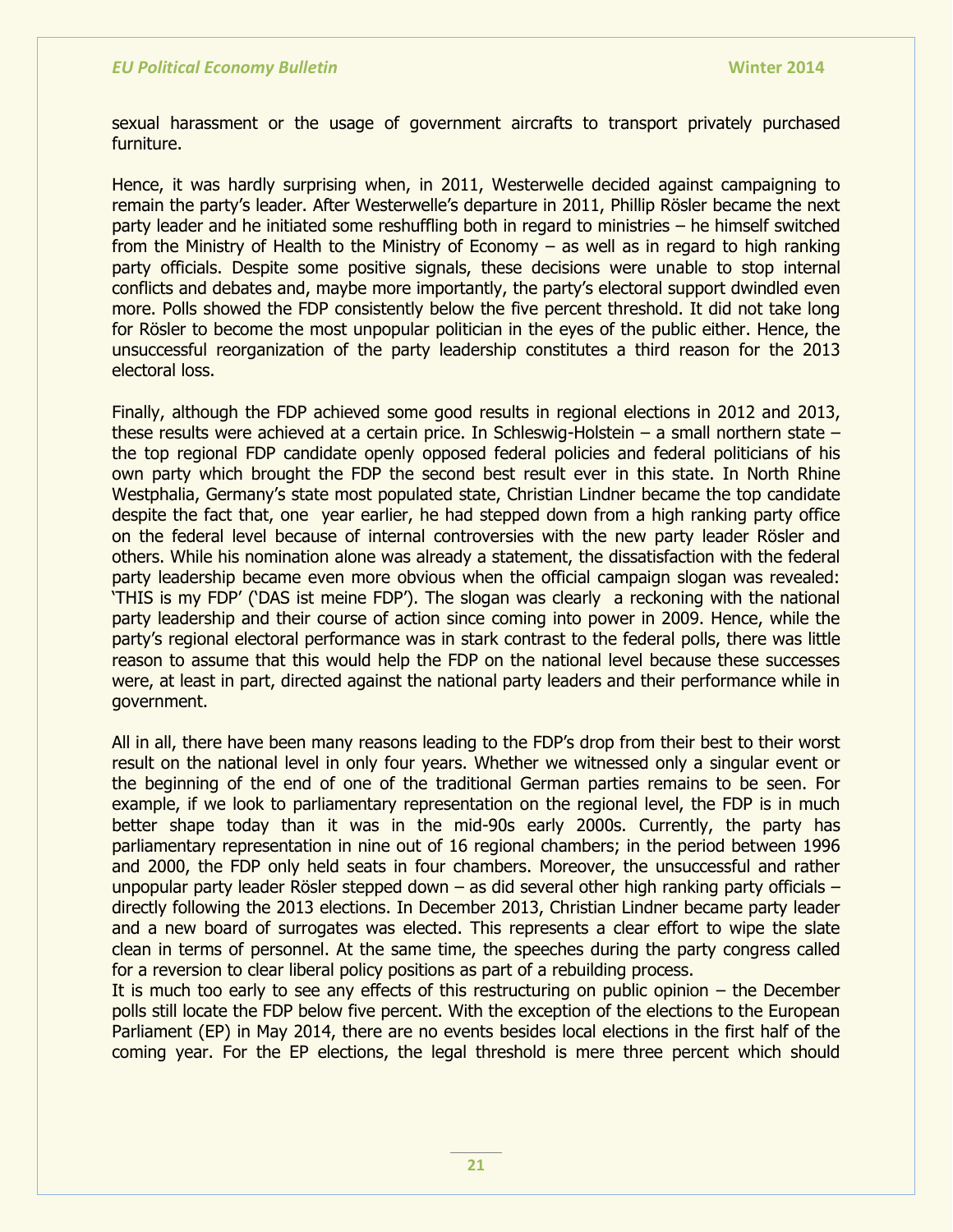guarantee parliamentary representation for the FDP. $<sup>11</sup>$  Moreover, only five out of 16 states hold</sup> elections in the next two years. In other words, the FDP has some time for restructuring and redefinition of their political program. This situation could prove to be blessing and curse at the same time: Blessing because the party dearly needs a new start and a new image. But it is also a dangerous situation because a party without representation on the national level gets much less attention in public and there are only limited possibilities to achieve positive electoral results on the regional level in the near future. Other parties might use this window of opportunity and take over both classical policy issues of the FDP as well as traditional FDP voters. The ship might not be sinking – but it has received a crippling blow while being far away from the shore.

## References

- Bieber, I. and S. Roßteutscher (2011). Große Koaltion und Wirtschaftskrise: Zur Ausgangslage der Bundestagswahl 2009. Zwischen Langeweile und Extreme: Die Bundestagswahl 2009. H. Rattinger, S. Roßteutscher, R. Schmitt-Beck and B. Weßels. Baden-Baden, Nomos**:** 17-31.
- Weßels, B. and A. Wagner (2011). Regionale Differenzierung des Wahlverhaltens. Zwischen Langeweile und Extreme: Die Bundestagswahl 2009. H. Rattinger, S. Roßteutscher, R. Schmitt-Beck and B. Weßels. Baden-Baden, Nomos**:** 119-129.

# **Merkel's CDU – The Pivotal Party in Germany**

# By Udo Zolleis (University of Tuebingen, email: udo.zolleis@ifp.uni-tuebingen.de) and Carina Wertheimer

In the aftermath of the 2009 federal election, many political scientists proclaimed the end of the German Volkspartei. According to their view, the general trends of individualisation, secularisation, and fragmentation are responsible for the decline of catch-all parties. For these pessimists, however, the excellent performance of the CDU in 2013 came as a surprise. Does the election result really represent a turning point in the history of the CDU, or is it simply a last victory of a fallen star? We argue that the 2013 election has changed the German party system, with the CDU gaining a pivotal position within it. Two factors caused this transformation: 1) the left parties are still unable to transform their numerical parliamentary majority into a solid and more permanent power basis, and 2) the CDU had an unusually popular chancellor candidate. Thus, the German party system has been transformed into an imperfect two block party system, providing at least a short-term advantage for the CDU.

<sup>&</sup>lt;sup>11</sup> The German Constitutional Court accepted a formal complaint against this threshold. Hence, it is possible that there will be no threshold at all.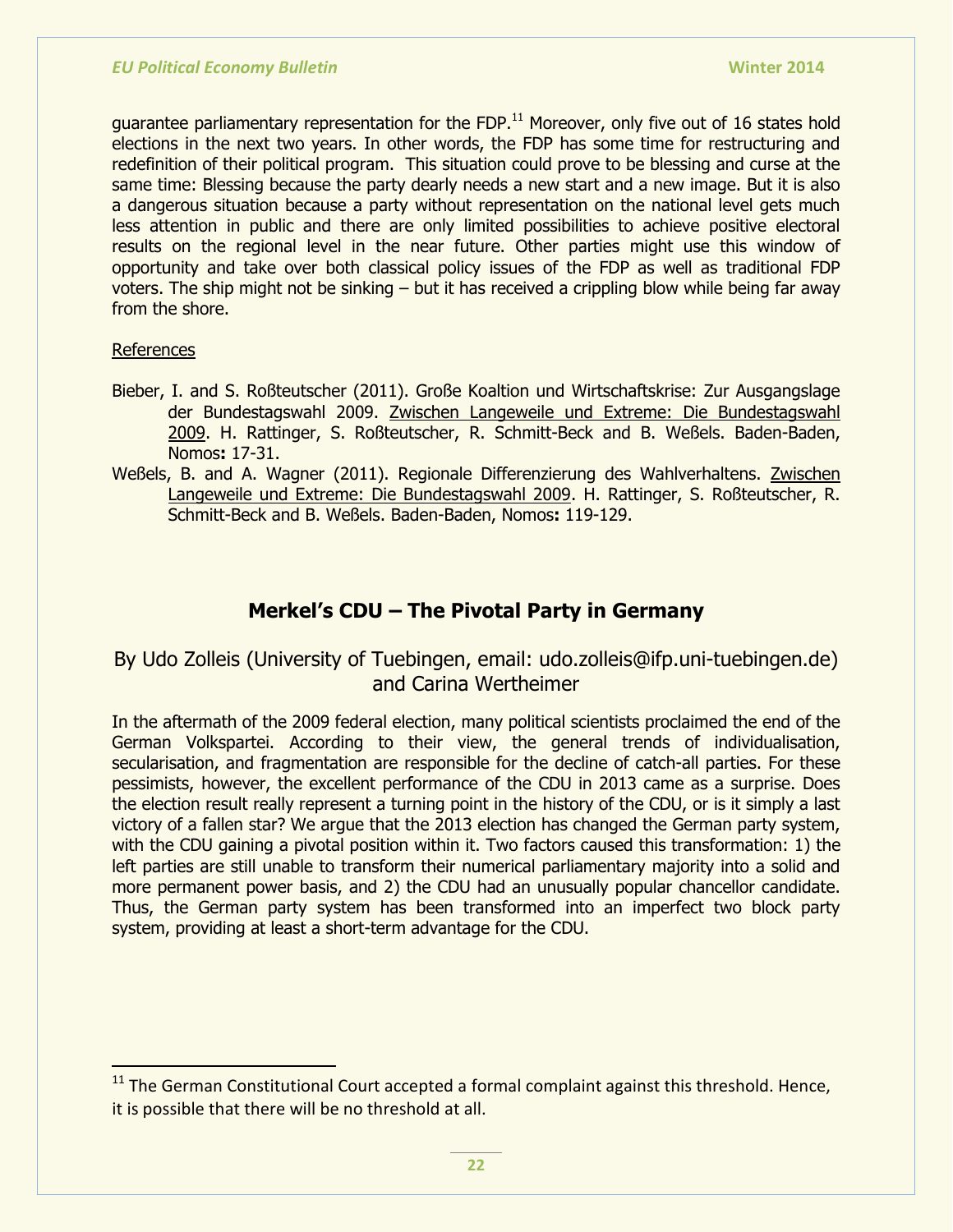

Whereas the West German party system of the 1960s and 1970s was a two- and a half party system with the FDP in the crucial position to form a government, the German party system of the 1980s until 2009 became a two block party system with a spectrum of center-right and leftwing parties.



Figure 2: Left vs. right block (Source: Infratest dimap 2013).

The center right parties had an overwhelming majority until 1994, but lost their dominance between 1998 and 2005. However, in 2009 and 2013 the right-wing block (including the FDP) achieved a nationwide majority. The center-right parties are currently a minority in the Bundestag because the FDP failed to enter parliament. However, the numerical left majority in the Bundestag has failed to build a solid political power base. This peculiarity in the German party system is caused by "Die Linke". The Left party"s electoral gains mostly consist of former social democratic voters. These shifts have not only weakened the SPD, but created a power vacuum. So far, the weakened SPD has ruled out any kind of government coalition with the former communist party due to the LINKE's foreign policy ideas and position towards NATO. Therefore, the German party system resembles an imperfect two-block system. Because of the internal division within the left block, the CDU is now in a strong position.

Yet, the CDU should not necessarily count on selecting the chancellor in the future because Merkel"s clout is not based on a center-right majority. The reliance on a coalition partner from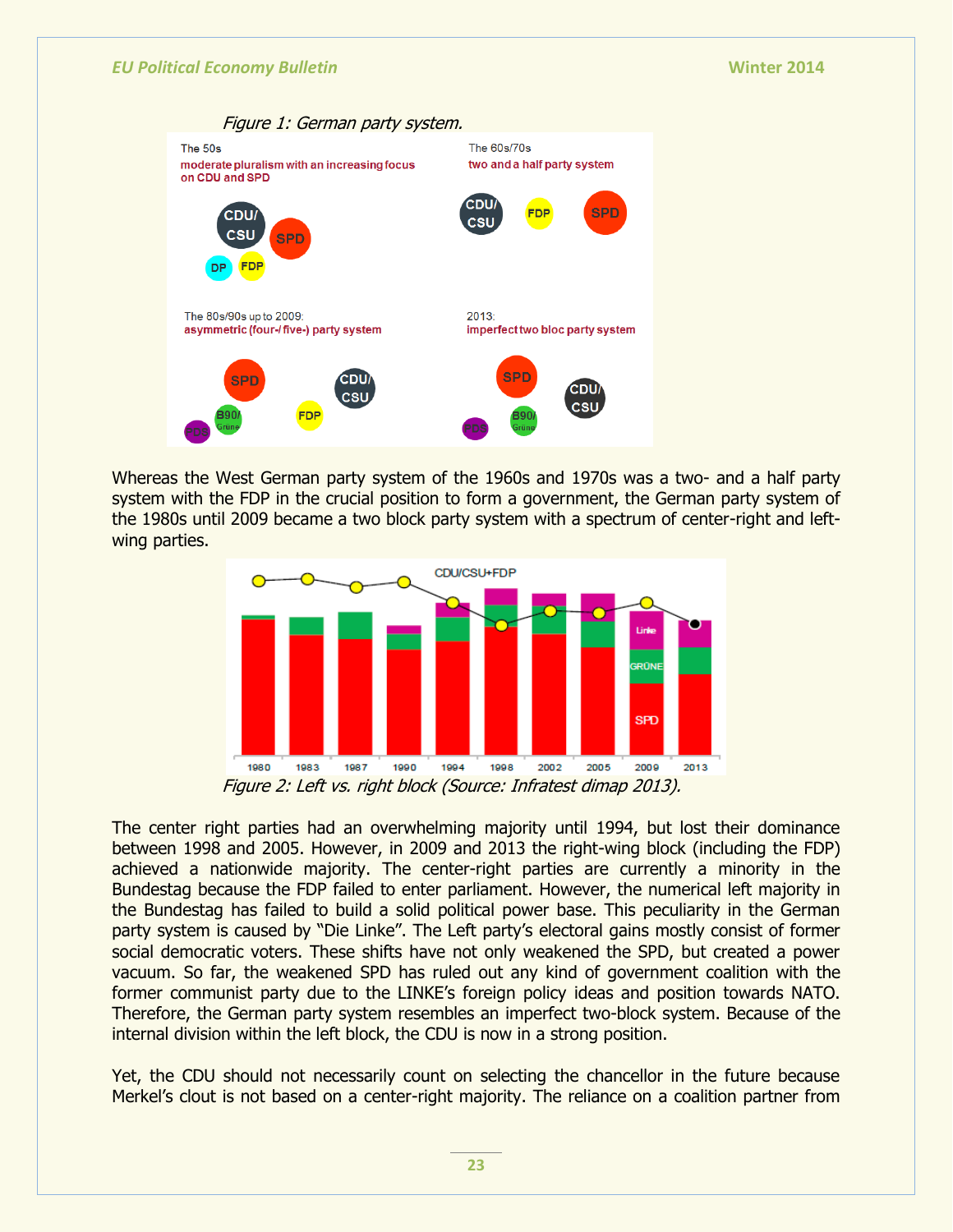the left constrains the CDU"s power. Therefore, the 2013 election should be viewed as a transition period of the German party system rather than a critical election. It remains to be seen whether the CDU can regain the dominance of the right-wing block or whether the SPD will form a coalition within the Left. Both options are equally likely because of the dramatic voting volatility the German party system has experienced in the past decades.



Figure 3: Variation at federal elections (Source: Infratest dimap 2013).

A growing amount of voters have changed their minds during one election to another, and even more voters can imagine to do so in the future. The amount of voters who can envisage voting for a different party has increased significantly within and across ideological blocks.



Figures 4: I could also picture myself voting… (Source: Forschungsgruppe Wahlen 2013).

This implies not only that the ideological boundaries between parties will become increasingly blurred, but also that party competition will become harder as ideological tools may be ineffective. Consequently, the CDU's current pivotal position is unlikely to remain permanent since its electoral base is unstable and volatile. Most importantly, the CDU's victory is not based on structural factors, but mainly on Angela Merkel"s popularity.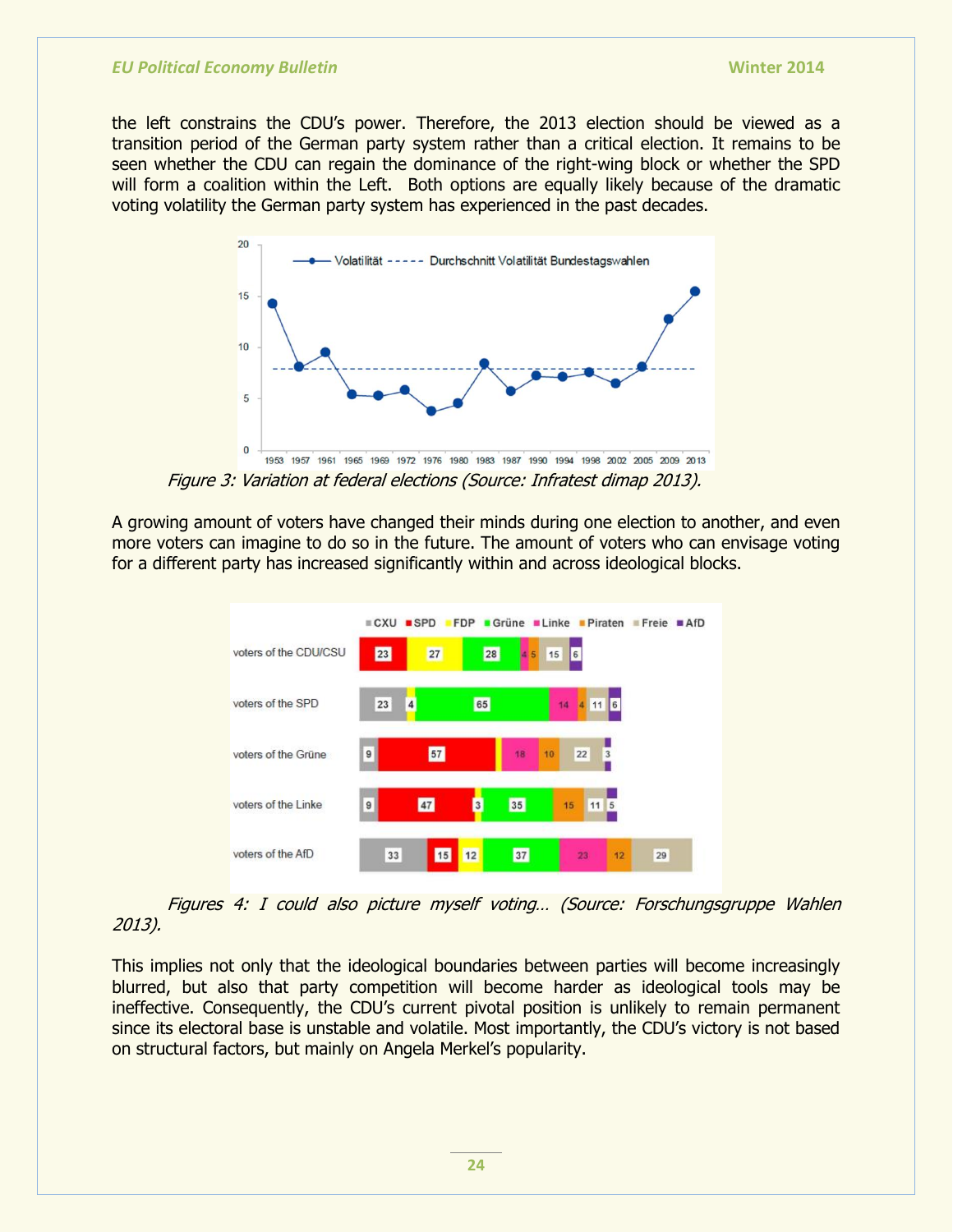

Figure 5: Election decision CDU/CSU (Source: Infratest dimap, 2013).

Many Christian Democratic voters opted for the CDU because of Angela Merkel"s personality, which is unusual in Germany. In 2005 and 2009, most Christian Democrats voted for the CDU because of their party affiliation, not because of the candidate. That was also the case in 2002 and 1998. Gerhard Schröder has always been a popular candidate compared to his opponents, but SPD-voters had a strong party affiliation at that time. This has changed -- now the candidates are increasingly likely to influence the election outcome. Therefore, voting volatility is likely to increase further because party affiliation is usually longer lasting than attitudes towards (changing) candidates. In sum, it is evident that the CDU"s electoral victory has neither consolidated a center-right majority nor has it established a new power structure. Therefore, the 2013 election has not been a critical one.

Merkel"s CDU has demonstrated a capable crisis management in terms of external shocks, but not in terms of coherent government policy. While the chancellor's management skills decisively contributed to her reelection success, conceptual skills will become much more important in the future, particularly in the area of EU politics (as it will be important to deepen EU integration) and the welfare state (since Germany"s aging population will increase the pressure on the health care system and social security pensions). Angela Merkel will not just be judged based on her crisis management skills, but also on her ability to adequately address the challenges resulting from these policy areas.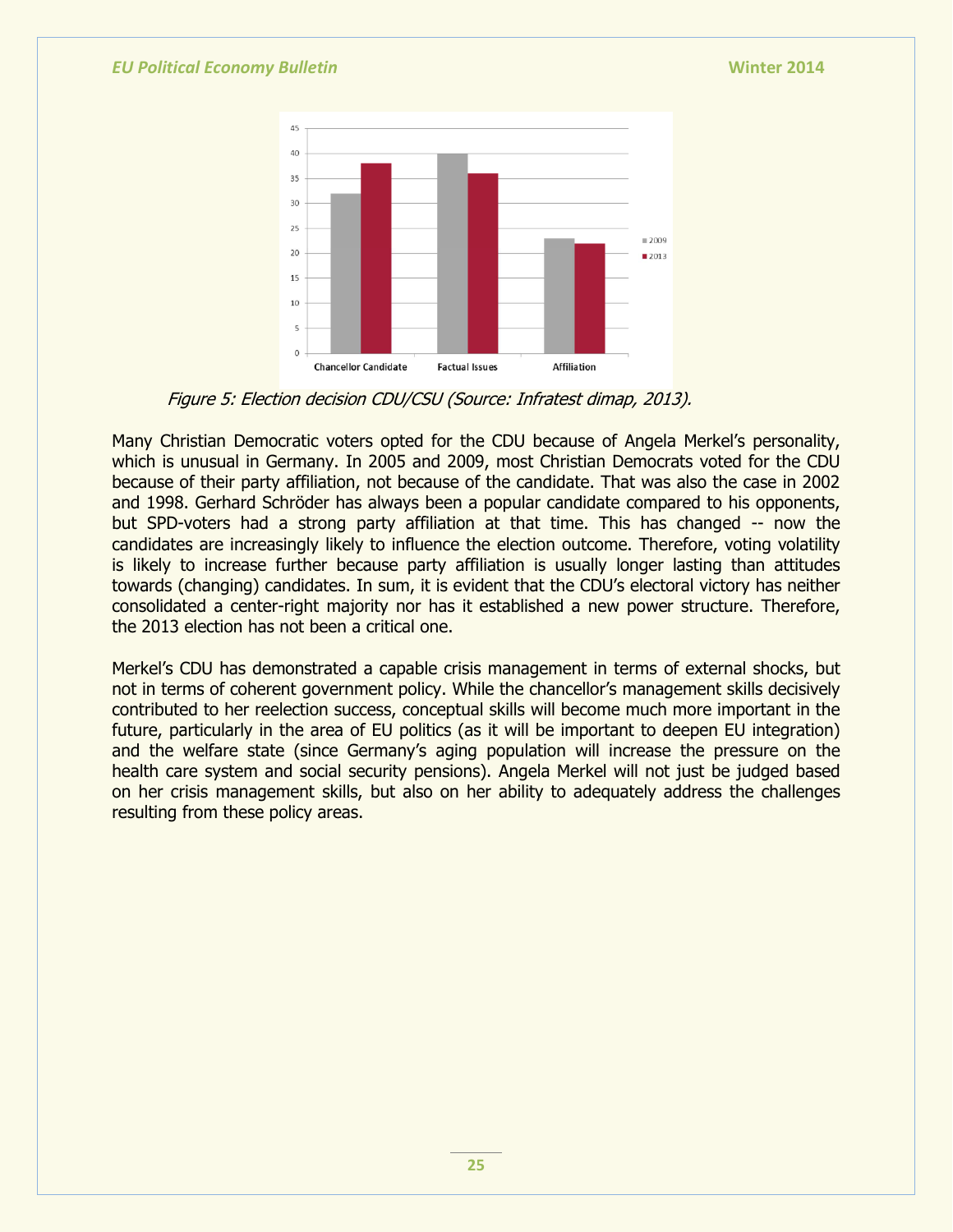

# **Members' Recent Publications**

Anderson, Karen and Anke Hassel (2013), Pathways of Change in Coordinated Market Economies: Training Regimes in Germany and the Netherlands. In: Anne Wren (ed.) The Political Economy of the Service Transition. Oxford: Oxford University Press, pp.171-194.

Frasher, Michelle (2013), Transatlantic Politics and the Transformation of the International Monetary System. Routledge. More info: [http://www.routledge.com/books/details/9780415822725.](http://www.routledge.com/books/details/9780415822725)

Hassel, Anke (2013), Employment Relations, Welfare and Politics. In: Carola Frege and John Kelly (eds.) Comparative Employment Relations in the Global Economy. Routledge, pp.131- 148.

Hennessy, Alexandra (2014), The Europeanization of Workplace Pensions: Economic Interests, Social Protection, and Credible Signaling. Cambridge University Press. More info: [http://www.cambridge.org/gb/academic/subjects/politics-international-relations/european](http://www.cambridge.org/gb/academic/subjects/politics-international-relations/european-government-politics-and-policy/europeanization-workplace-pensions-economic-interests-social-protection-and-credible-signaling)[government-politics-and-policy/europeanization-workplace-pensions-economic-interests](http://www.cambridge.org/gb/academic/subjects/politics-international-relations/european-government-politics-and-policy/europeanization-workplace-pensions-economic-interests-social-protection-and-credible-signaling)[social-protection-and-credible-signaling.](http://www.cambridge.org/gb/academic/subjects/politics-international-relations/european-government-politics-and-policy/europeanization-workplace-pensions-economic-interests-social-protection-and-credible-signaling)

Hennessy, Alexandra (2013), Informal Governance and the Eurozone Crisis. Journal of Contemporary European Studies, vol. 21, no. 3, pp. 430-447.

Hennessy, Alexandra (2014), Redesigning Financial Supervision in the European Union (2009-2013). Journal of European Public Policy.

Otero-Iglesias, Miguel and M. Zhang (2014), EU-China Collaboration in the Reform of the International Monetary System: Much Ado About Nothing?. The World Economy.

Schmidt, Vivien and Mark Thatcher (2013), Resilient Liberalism in Europe"s Political Economy. Cambridge University Press. More info: [http://www.cambridge.org/us/academic/subjects/politics-international-relations/european](http://www.cambridge.org/us/academic/subjects/politics-international-relations/european-government-politics-and-policy/resilient-liberalism-europes-political-economy?format=PB)[government-politics-and-policy/resilient-liberalism-europes-political-economy?format=PB.](http://www.cambridge.org/us/academic/subjects/politics-international-relations/european-government-politics-and-policy/resilient-liberalism-europes-political-economy?format=PB)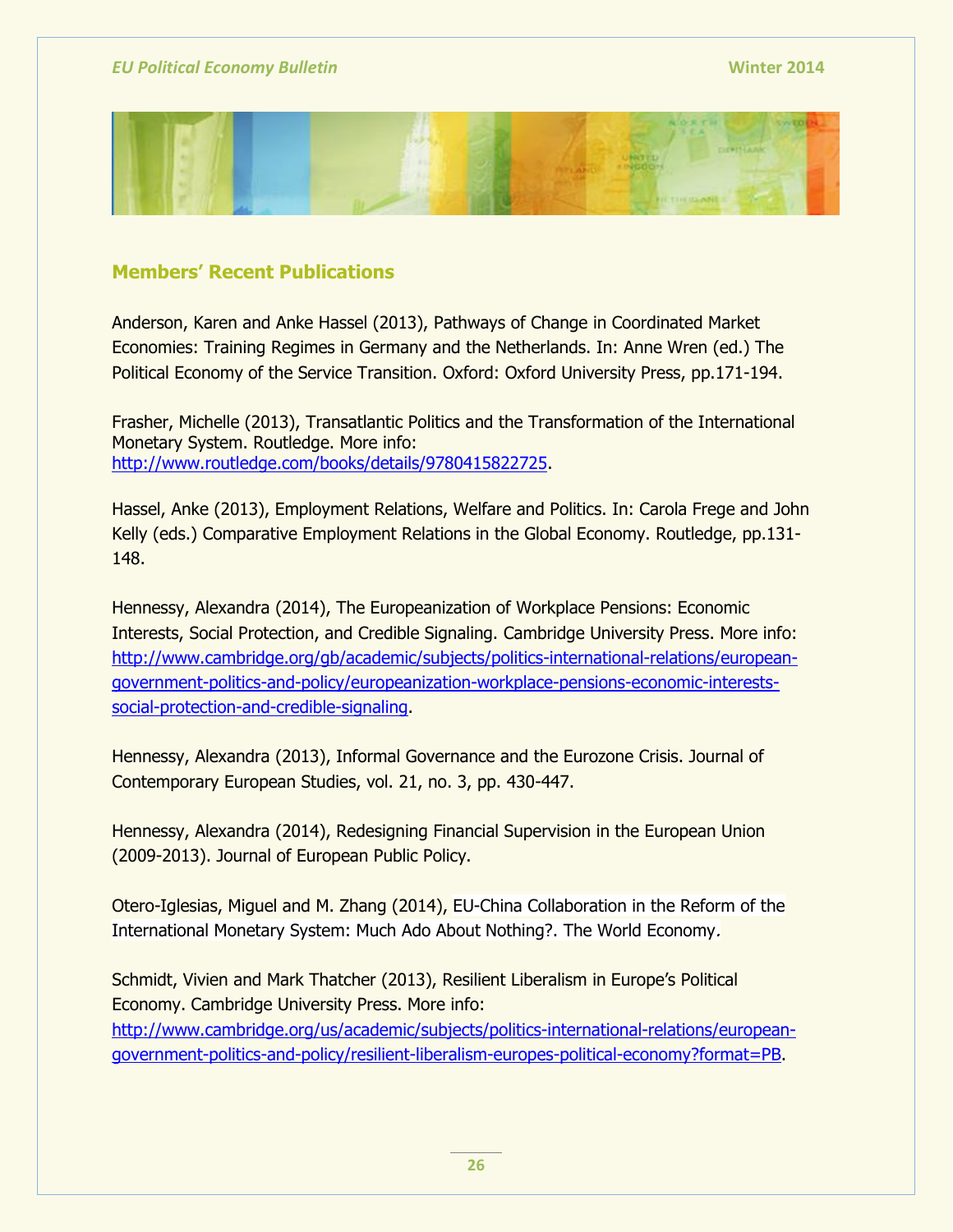Schmidt, Vivien (2013), Speaking to the Market or the People? A discursive institutionalist analysis of the EU"s sovereign debt crisis. British Journal of Politics and International Relations, May 2013.

Schmidt, Vivien and Elisabetta Gualmini (2013), The Political Sources of Italy"s Problems: Between Opportunistic Political Leadership and Pragmatic Technocratic Leadership. Comparative European Politics, vol. 11, no. 3, pp. 360-382.

Rose, Richard (2013), Representing Europeans: A Pragmatic Approach. Oxford University Press. More info: [http://ukcatalogue.oup.com/product/9780199654765.do.](http://ukcatalogue.oup.com/product/9780199654765.do)

Vail, Mark (2014), Varieties of Liberalism: Keynesian Responses to the Great Recession in France and Germany. Governance, vol. 27, no. 1 (January), pp.63-85.

Vail, Mark (2014), Europe's Middle Child: Statist Liberalism, Keynesianism, and the Politics of Austerity in France. In Mark Blyth and Mattias Matthijs (eds.), The Future of the Euro, Oxford University Press, forthcoming 2014.

Vail, Mark (2014), Between One-Nation Toryism and Neoliberalism: The Dilemmas of British Conservatism and Britain"s Evolving Place in Europe. In "Interpreting British European Policy," special issue of *Journal of Common Market Studies*, forthcoming 2014.

Wren, Anne (2013), Ed., The Political Economy of the Service Transition. Oxford University Press. More info: [http://ukcatalogue.oup.com/product/9780199657292.do.](http://ukcatalogue.oup.com/product/9780199657292.do)

## **External Grants & Fellowships**

**ERC Starting Grants** aim to support up-and-coming research leaders who are about to establish a proper research team and to start conducting independent research in Europe. The scheme targets promising researchers who have the proven potential of becoming independent research leaders. More info: [http://erc.europa.eu/starting-grants.](http://erc.europa.eu/starting-grants)

**The Marie Curie Intra-European Fellowships** for Career Development provides support for experienced researchers. Applicants can be of any nationality, but applicant host institutions must be located in an EU member state. Projects shall be for a period of 12-24 months. **Deadline: 14 August 2013**. More info: [http://ec.europa.eu/research/mariecurieactions/about-mca/actions/ief/.](http://ec.europa.eu/research/mariecurieactions/about-mca/actions/ief/)

**The American Institute for Contemporary German Studies (AICGS)** announces the DAAD-AICGS Research Fellowship Program. The program is designed to bring scholars and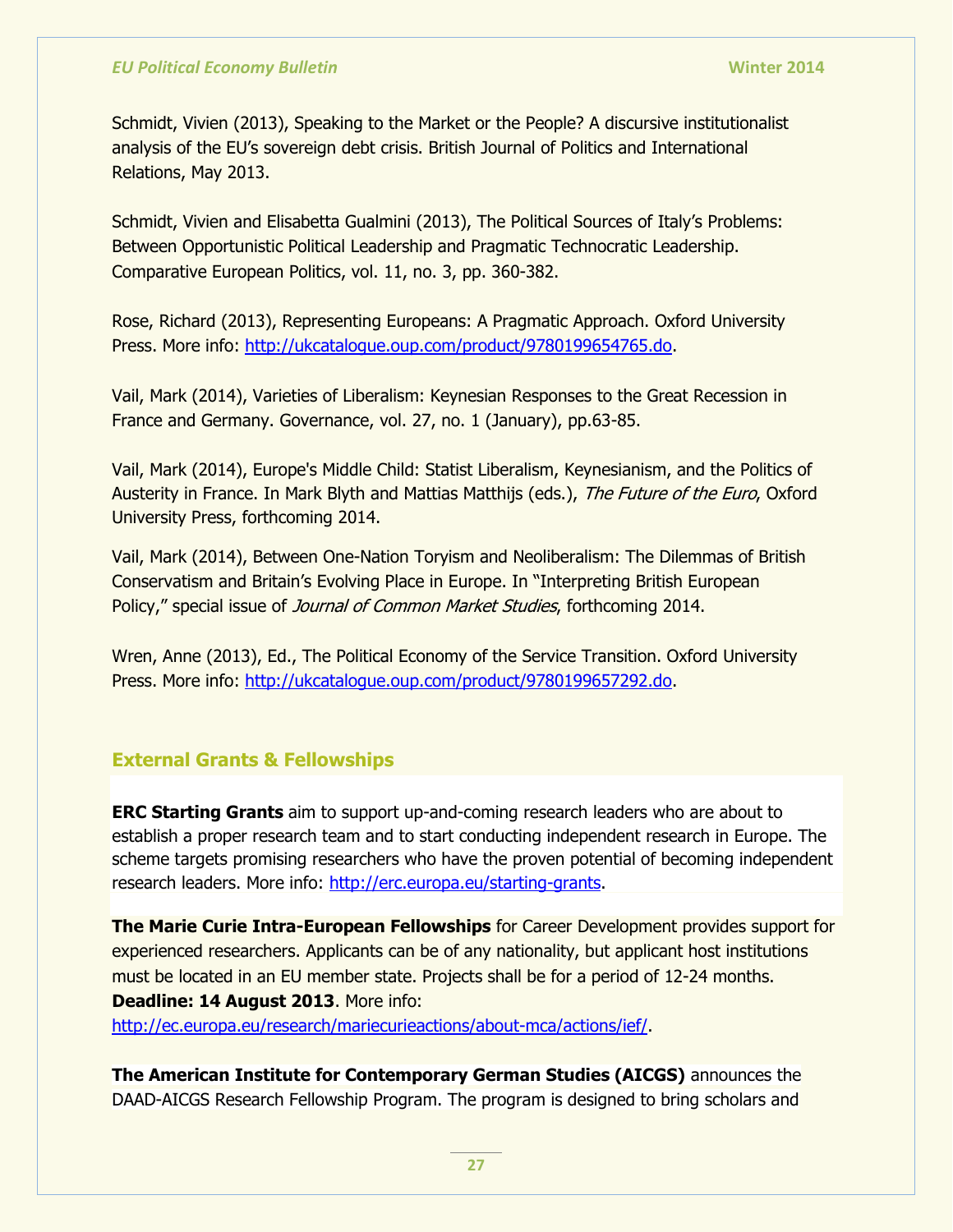specialists working on Germany, Europe, and/or transatlantic relations to AICGS, which is located in Washington, DC, for stays of two months each. For fellowships between July and December 2014, the **deadline is 28 February 2014**. More info: [https://www.daad.org/aicgsresearch2.](https://www.daad.org/aicgsresearch2)

**Fritz Thyssen Foundation Scholarship.** The scholarships are intended for junior researchers, generally one to two years after they have received their doctorate. No scholarships are awarded for doctoral dissertations or postdoctoral theses. **Deadline: rolling**. More info: <http://www.fritz-thyssen-stiftung.de/funding/types-of-support/?L=1>

**Visiting Scholars Program, Minda de Gunzburg Center for European Studies**, Harvard University. Every year, the Center is pleased to host a number of Visiting Scholars from the US and abroad. The Center welcomes applications from post-doctoral social scientists and historians who are working on modern Europe. Deadline for the 2014-15 academic year is 15 January 2014. More info: [https://ces.fas.harvard.edu/#/visiting\\_scholars.](https://ces.fas.harvard.edu/#/visiting_scholars)